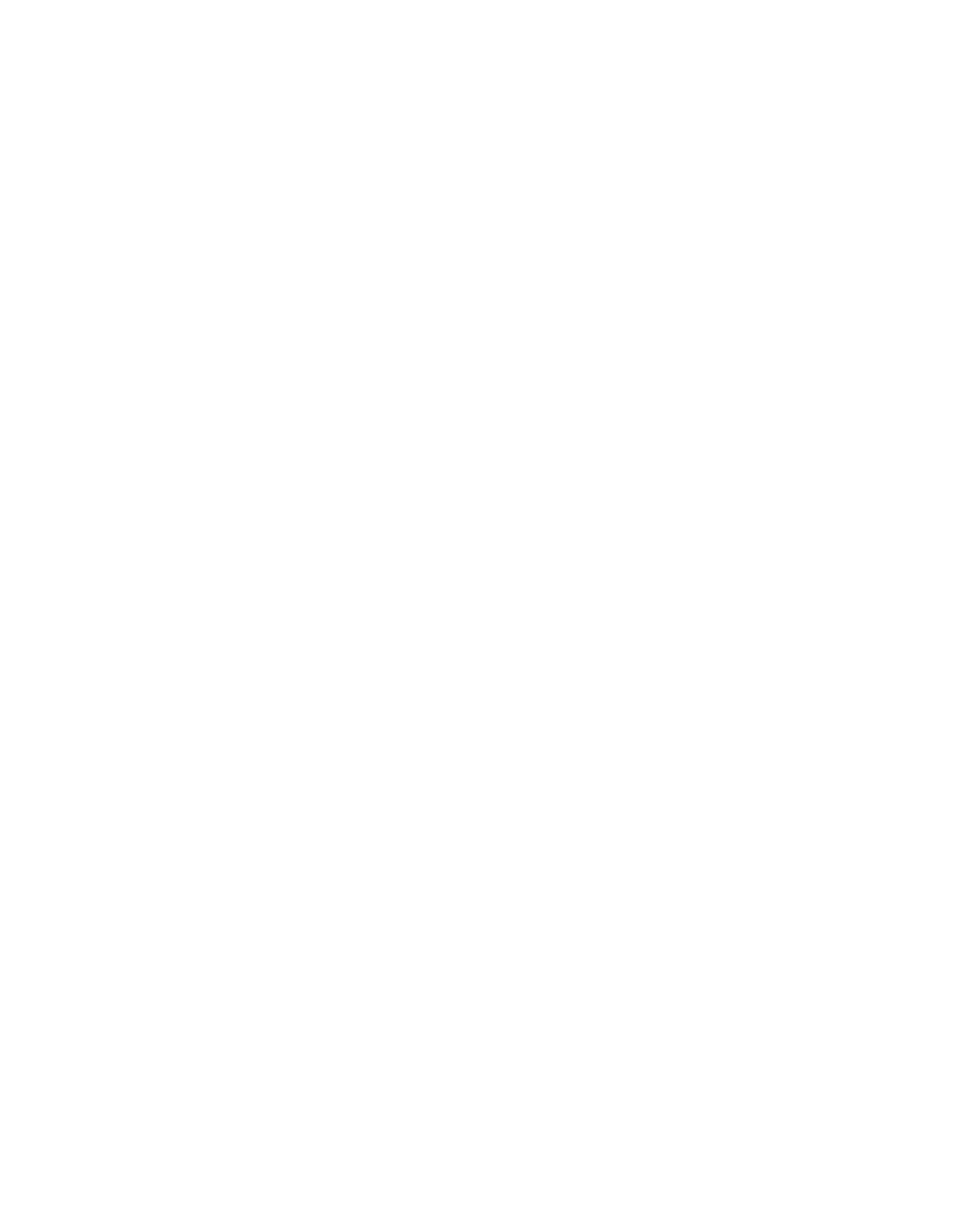| 1              | <b>About Tortazo - Gentle Introduction.</b>                                            | $\overline{\mathbf{3}}$          |
|----------------|----------------------------------------------------------------------------------------|----------------------------------|
|                | 1.1                                                                                    | $\overline{3}$                   |
|                | 1.2                                                                                    | 3                                |
|                | 1.3                                                                                    | 3                                |
|                | 1.4                                                                                    | 3                                |
|                | 1.5                                                                                    | $\overline{4}$<br>$\overline{4}$ |
|                | 1.6<br>1.7                                                                             | $\overline{4}$                   |
|                |                                                                                        |                                  |
| $\overline{2}$ | <b>Getting Started</b>                                                                 | 5                                |
|                | 2.1                                                                                    | 5                                |
|                | 2.2                                                                                    | 6                                |
|                | 2.3                                                                                    | 6                                |
|                | 2.4                                                                                    | $\overline{7}$                   |
|                | 2.5                                                                                    | $\overline{7}$                   |
| 3              | <b>Mode Gather Information.</b>                                                        | 9                                |
|                | 3.1                                                                                    | 9                                |
|                |                                                                                        |                                  |
| 4              | <b>Database mode in Tortazo</b>                                                        | 13                               |
| 5.             | <b>Botnet mode in Tortazo.</b>                                                         | 15                               |
|                | 5.1                                                                                    | 15                               |
| 6              | <b>Supported Switches in Tortazo.</b>                                                  | 17                               |
|                | 6.1                                                                                    | 17                               |
|                | 6.2                                                                                    | 18                               |
|                |                                                                                        |                                  |
| 7              | <b>Available Plugins in Tortazo</b>                                                    | 21                               |
|                | 7.1<br>Plugins to Gather Information and enumeration of hidden services and TOR relays | 21                               |
|                | 7.2<br>7.3                                                                             | 24<br>26                         |
|                |                                                                                        |                                  |
| 8              | <b>Plugin Development in Tortazo</b>                                                   | 31                               |
|                | 8.1                                                                                    | 32                               |
| 9              | <b>GENERAL FAQS</b>                                                                    | 35                               |
|                | 9.1                                                                                    | 35                               |
|                | I have problems when I run "Tortazo.py" script<br>9.2                                  | 35                               |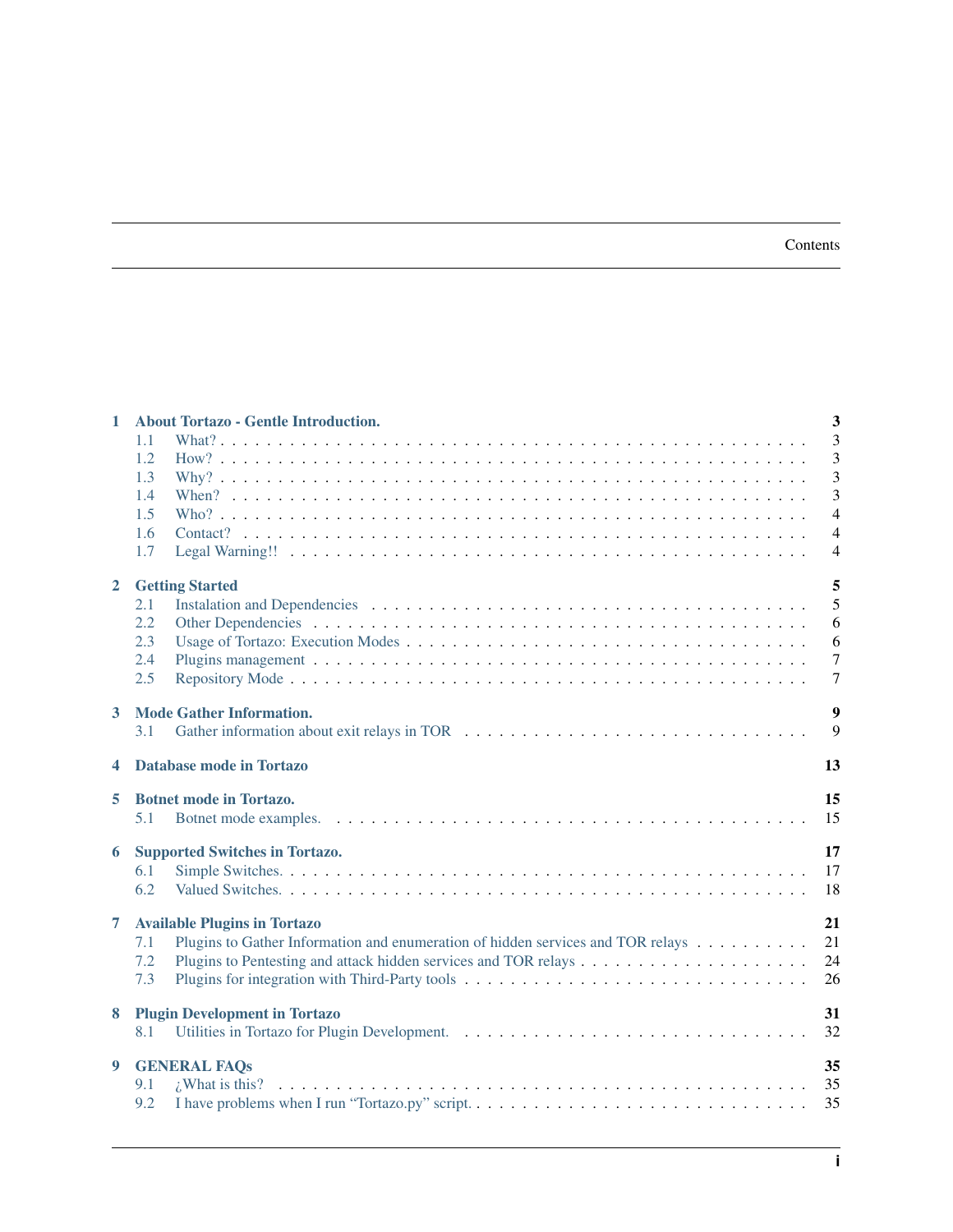|     | 10.6 I'm trying to use shodan to gather information about the relays found, but I get errors               | 38<br>-38 |
|-----|------------------------------------------------------------------------------------------------------------|-----------|
|     | 10.5 When I run some functions of the plugins "crawler" or "hidden Service" twice, I get the error "Reac-  | -38       |
|     | 10.4 Oh man, the onion repository mode has been running for the last "n" hours and I don't have any result | -37       |
|     |                                                                                                            | -37       |
|     |                                                                                                            | 37        |
|     | 10.2 I have problems running the onion repository mode and some plugins which perform connections          |           |
|     |                                                                                                            | 37        |
|     | <b>10 SPECIFIC FAQS</b>                                                                                    | 37        |
| 9.4 |                                                                                                            |           |
|     |                                                                                                            |           |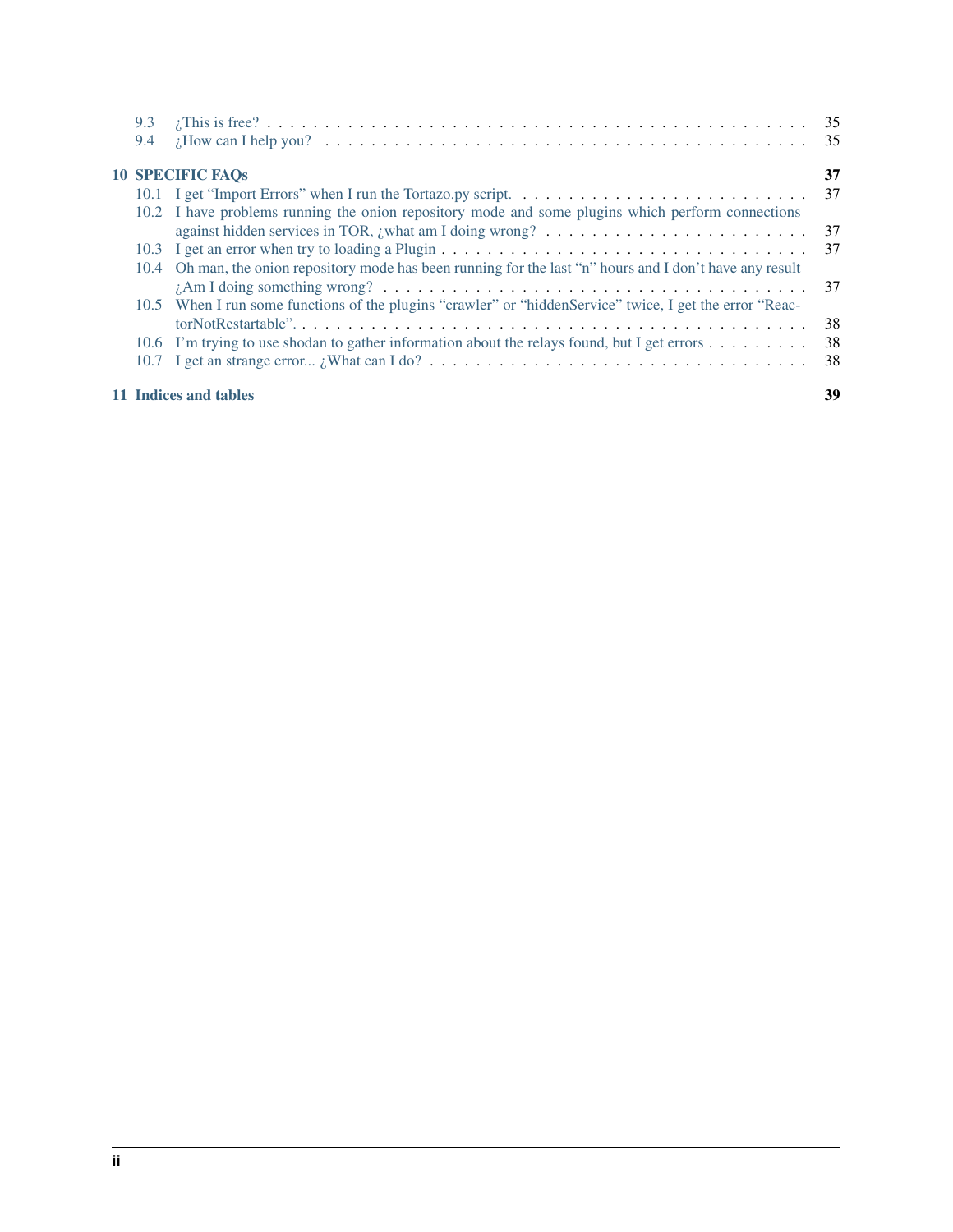Tortazo is a Audit and Attack framework for TOR's deep web. Supports the integration with other frameworks and tools like Nessus, W3AF, Nikto, Metasploit and others, but focusing in TOR relays and hidden services as targets. Contents: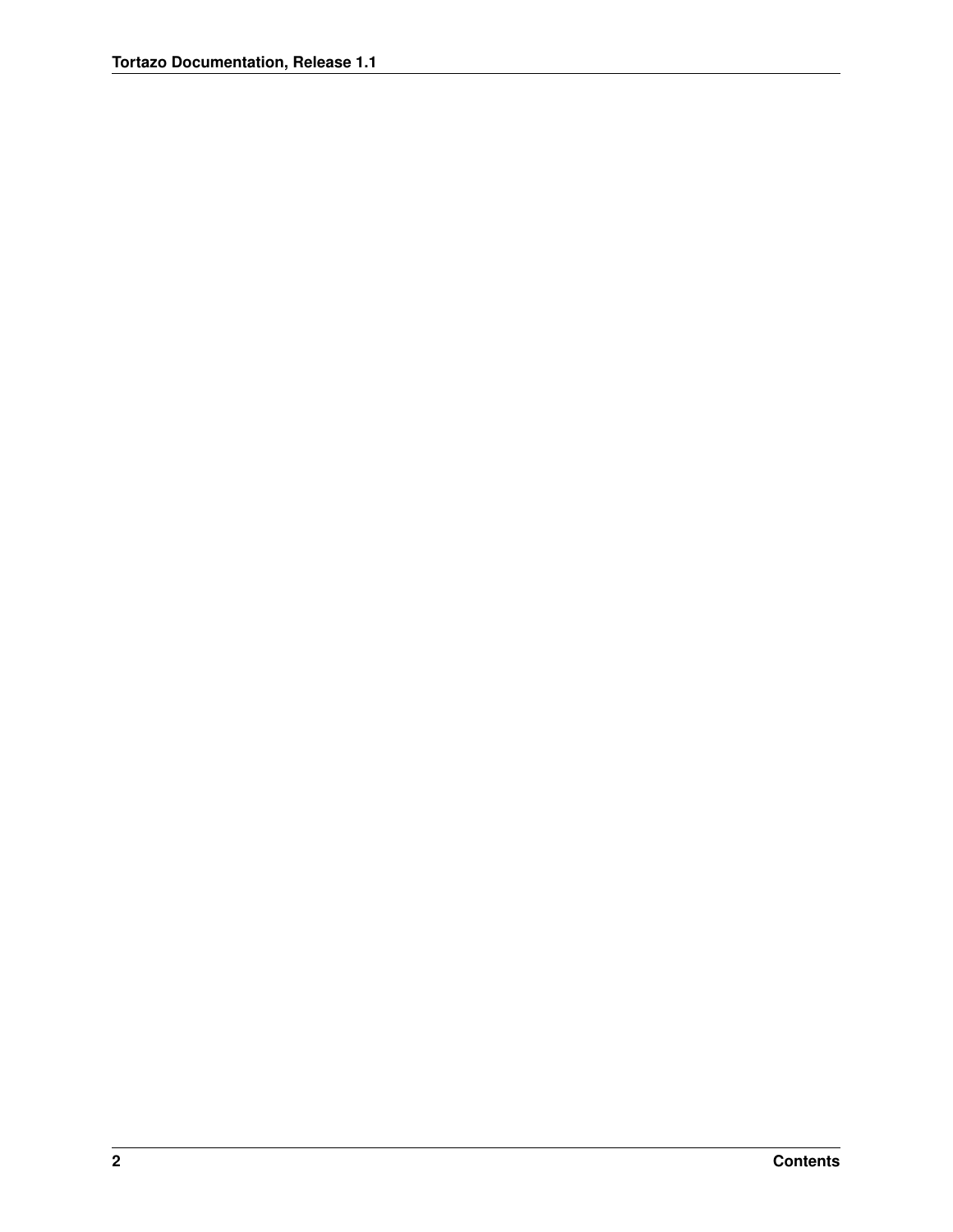## **About Tortazo - Gentle Introduction.**

## <span id="page-6-1"></span><span id="page-6-0"></span>**1.1 What?**

Tortazo is a tool written in Python to perform pentesting activities through the TOR deep web. Allows the integration with other well known frameworks available in the market and any python developer could write plugins to execute attacks against hidden services and relays in TOR.

## <span id="page-6-2"></span>**1.2 How?**

Tortazo is written in Python language using a lot of libraries to perform pentesting activities. This project is almost entirely "I+D" because there's few tools publicly available to audit the hidden services or relays in TOR. The researching and innovative ideas are much appreciated because, there's a lot of work and things to implement in Tortazo.

## <span id="page-6-3"></span>**1.3 Why?**

The anonymous networks are the favorite "tool" of criminals and this is a shame because networks like TOR, I2P or Freenet weren't designed to protect killers, narcos, pedofiles and that kind of people. The initial idea of this project, is develop a tool to compromise the identity of that kind people.  $\lambda$ How? A lot of them, usually are not aware of the vulnerabilities included in their boxes. A lot of them, just exposes hidden services with the "defaults" because they're not security professionals and usually they are just end-users with basic knowledge about computing. A lot of them just starts TOR and exposes their machines as relays in the TOR network or creates websites as TOR hidden services without any security consideration. This is a good "starting point" to try to expose them and the purpose of Tortazo is to include a lot of features to find that kind of flaws and bring a bridge between the TOR network and the "good" hackers.

## <span id="page-6-4"></span>**1.4 When?**

This project was initiated in early 2014 and actually is being developed just by me (@jdaanial aka. Adastra). Initially was a simple prototipe to test the features included in Stem library for TOR. [\(https://stem.torproject.org/\)](https://stem.torproject.org/) Stem is a impresive python library which uses the TOR controller protocol to manage a TOR instance. However, also includes utilities to querying the TOR authoritative directories and download the descriptors with the information about the relays running in TOR. On other hand, there's a lot of libraries and tools to perform pentesting activities which will be perfect against some vulnerable web applications in the deep web. Tortazo allows the integration from some of the most known of this tools and frameworks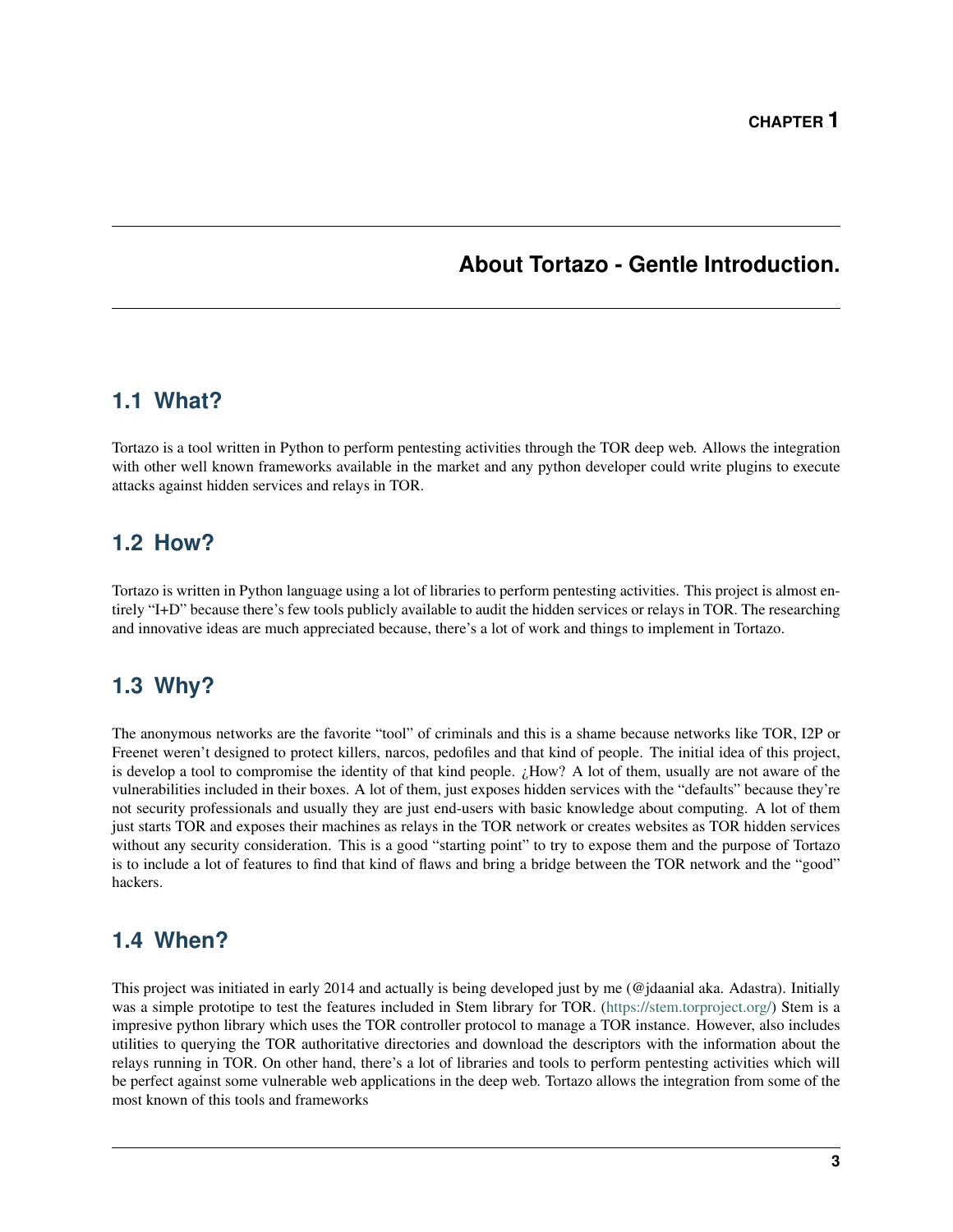## <span id="page-7-0"></span>**1.5 Who?**

I'm a software developer and security enthusiast. Just a guy who spent his time playing with libraries, programming languages, tools, security techniques, network protocols and anything related with computers :-) What I like:

- I like to read almost about everything.
- I like the free speech.
- I like free software.
- I like the hacker philosophy.
- I like the hacktivism.
- I like to write code.
- I like to find and fix bugs in code.
- I like to improve code.
- I like the reverse engineering.
- I like to talk with people about things that matter. (obviously, this exclude football, politics, tv shows and other bullshit).
- I like the freedom. Everyone should be free to do anything, but without affecting the freedom of others.

What I dislike:

- I dislike the bugs.
- I dislike the awful code.
- I dislike the people lazy.
- I dislike the mediocrity.
- I dislike the authoritarianism.
- I dislike some rock stars "selling smoke" in conferences and other events. We need more mentors and less security rock stars. Sadly, this is the worst thing that I've found in the infosec environment in my country and other places.

## <span id="page-7-1"></span>**1.6 Contact?**

Sure, writes an email to: debiadastra [at] gmail.com I'll reply as soon as possible. Also, you can follow me in Twitter. @jdaanial

## <span id="page-7-2"></span>**1.7 Legal Warning!!**

I've developed this tool to improve my knowledge about TOR and Python. I'm a security enthusiast and I hope that you use this tool with responsibility, but if that is not the case, I'm not responsible for the use (or misuse) of this tool. If you found vulnerabilities or any kind of flaw in any non-malicious exit node of TOR, please, send the report to the admin of the relay, in this way you can contribute to build solid and secure TOR circuits for all of us.

OK, are you ready? Go and read about Tortazo and start to use it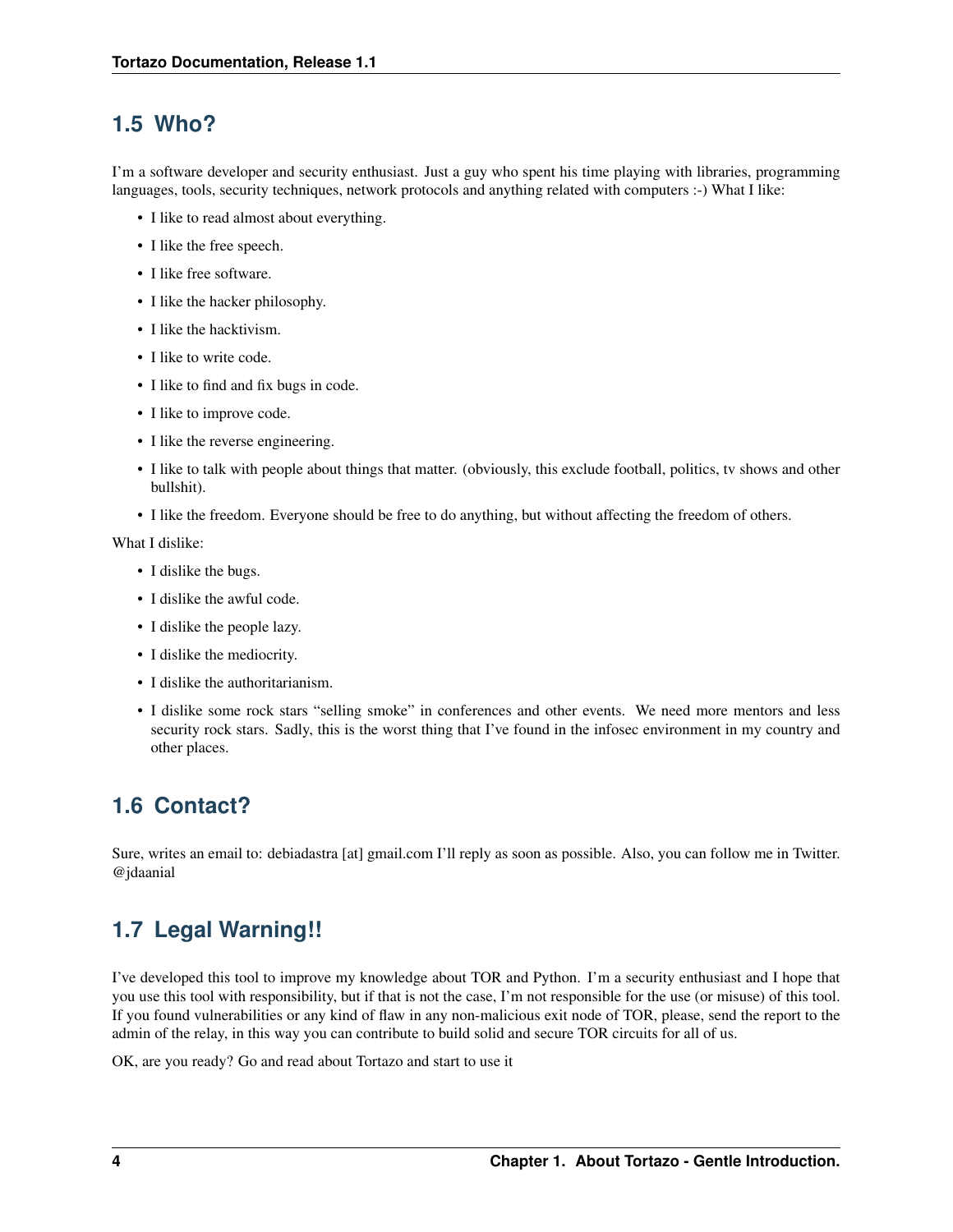## **Getting Started**

<span id="page-8-0"></span>Stem is a powerful library written in Python to perform various operations against TOR Clients and Directory Authorities. The information gathered using Stem could be very useful to an attacker to gather information about the relays available in the TOR network. Tortazo is an open source project to gather information about ExitNodes in the TOR Network, perform bruteforce attacks against services like FTP or SSH and create a Botnet with the compromised ExitNodes over SSH. Tortazo includes a lot of features in the plugins form to perform pentesting activities against TOR relays and hidden services in the deep web. In this documentation, you'll see in detail all the features included in Tortazo. The main objetive of this project is establish a bridge between the TOR deep web and the Python hackers. Let's execute python scripts against TOR!

## <span id="page-8-1"></span>**2.1 Instalation and Dependencies**

To use Tortazo, you can use the latest stable release located in "bin" directory. However, if you want to use the development version located in the GIT repository you'll need the following dependencies:

- Python 2.6 or higher: <http://python.org>
- Twisted: <https://twistedmatrix.com/trac/>
- Paramiko: <https://github.com/paramiko/paramiko>
- Python-Nmap <http://xael.org/norman/python/python-nmap/>
- Python-shodan: <https://github.com/achillean/shodan-python>
- Stem: <https://stem.torproject.org/>
- TxTorCon: <https://txtorcon.readthedocs.org>
- Plumbum: <https://pypi.python.org/pypi/plumbum>
- Fabric: <http://docs.fabfile.org/en/1.8/>
- Requests: <https://pypi.python.org/pypi/requests>
- IPython: <http://ipython.org/>
- PyNessus-rest: <https://github.com/Adastra-thw/pynessus-rest>
- PySNMP: <http://pysnmp.sourceforge.net/>
- IRLib: <https://github.com/gr33ndata/irlib>
- Jinja2: <http://jinja.pocoo.org/docs/intro/>
- BeautifulSoup: <http://www.crummy.com/software/BeautifulSoup/>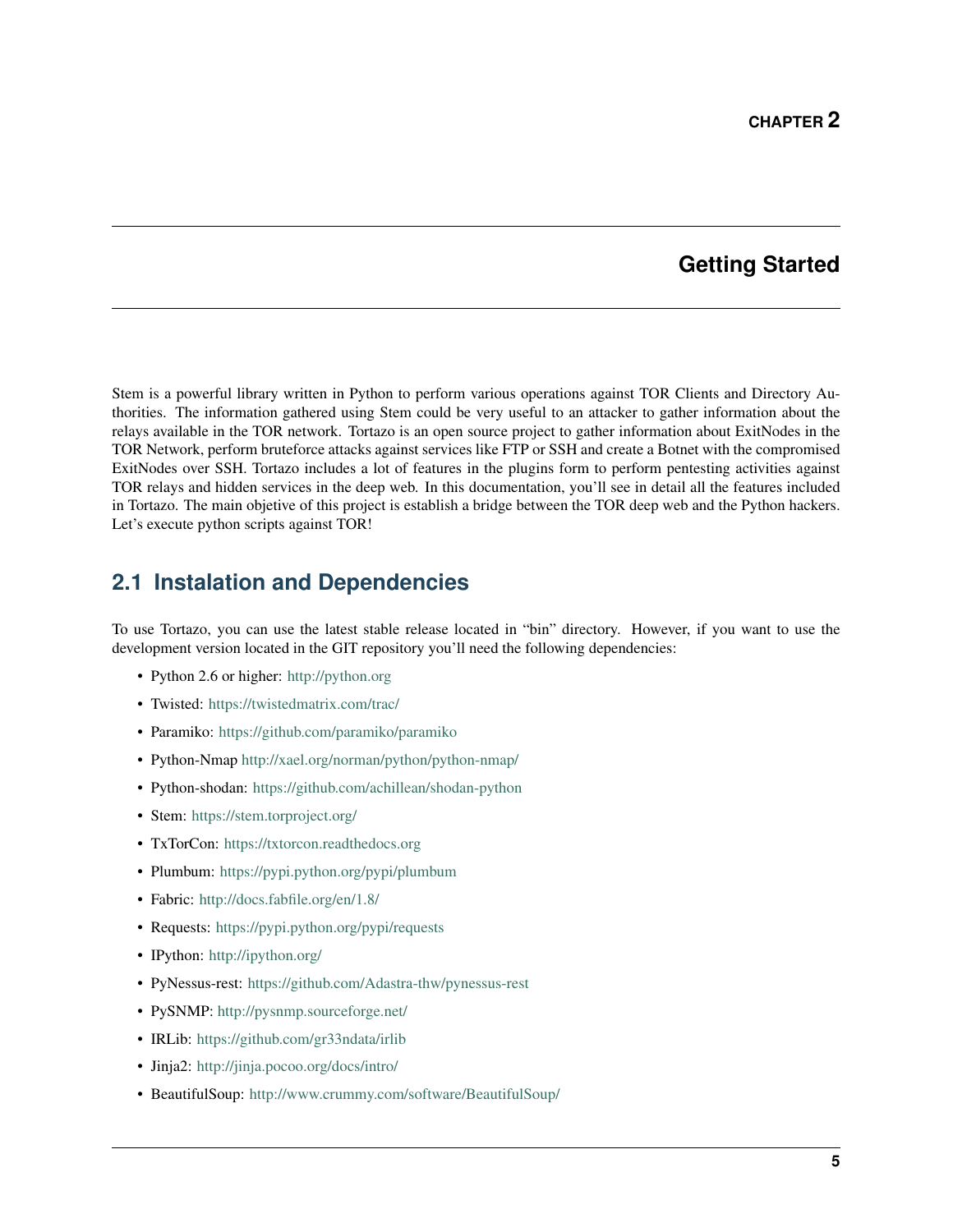- Scrapy: <http://scrapy.org/>
- PyFiglet: <https://github.com/pwaller/pyfiglet>

## <span id="page-9-0"></span>**2.2 Other Dependencies**

Among the Python libraries needed to use Tortazo, you'll need some tools to use plugins or some execution modes in Tortazo.

- Nmap: Mandatory dependency in Gather Information mode. <http://nmap.org/>
- Nessus: Mandatory dependency to use Nessus from Tortazo. (NessusPlugin). <http://www.tenable.com/products/nessus/>
- Metasploit Framework: Mandatory dependency to use Metasploit Framework from Tortazo (MetasploitPlugin). <http://www.metasploit.com/>
- Nikto: Mandatory dependency to use Nikto from Tortazo (NiktoPlugin). <http://www.cirt.net/Nikto2/>
- Nexpose: Mandatory dependency to use Nexpose from Tortazo (NexposePlugin). <https://www.rapid7.com/products/nexpose/>

## <span id="page-9-1"></span>**2.3 Usage of Tortazo: Execution Modes**

There are four execution modes in the current version of Tortazo, each of this allows gathering information from the TOR network and performing attacks against relays and hidden services. The execution modes are the following.

### **2.3.1 Gathering Information**

This is the most basic execution mode, which will download the descriptors from the latest consensus generated by the TOR directory authorities and then allows applying some filters on the information downloaded. Finally, launches an scan with Nmap against the data filtered, identifying open ports and a lot of details about the target, you can use every option included in Nmap scanner, including the Scripting Engine (NSE). The results will be stored in the local database of Tortazo and if you runs Tortazo multiple times in this mode, more information get stored in database. The larger samples of data have more chances of getting positive results against any of the relays registered, so it's recommended to run Tortazo in this mode multiple times. Read more about gather information in Tortazo *[Mode Gather Information.](#page-12-0)*

### **2.3.2 Botnet Mode**

This mode is used to execute commands over a set of SSH servers compromised using the "bruter" plugin. As you can see in *plugins-management-label* bruter plugin is used to execute dictionary attacks against multiple services in relays or hidden services. If the dictionary attack against a SSH server is successful, the plugin writes the details of the compromised server in the file "<TORTAZO\_DIR>/tortazo\_botnet.bot". In this mode, Tortazo will read that file to create the bots in the context of the botnet. You can run parallel commands against the entirely botnet or exclude bots to run the commands just over some machines. Read more about Botnet mode in Tortazo *[Botnet mode in Tortazo.](#page-18-0)*

### **2.3.3 Database Mode**

If you have enough information in your database, you can use it to perform direct attacks using some of the available plugins in Tortazo. In this mode, there are no connections to the TOR directory authorities to gather information about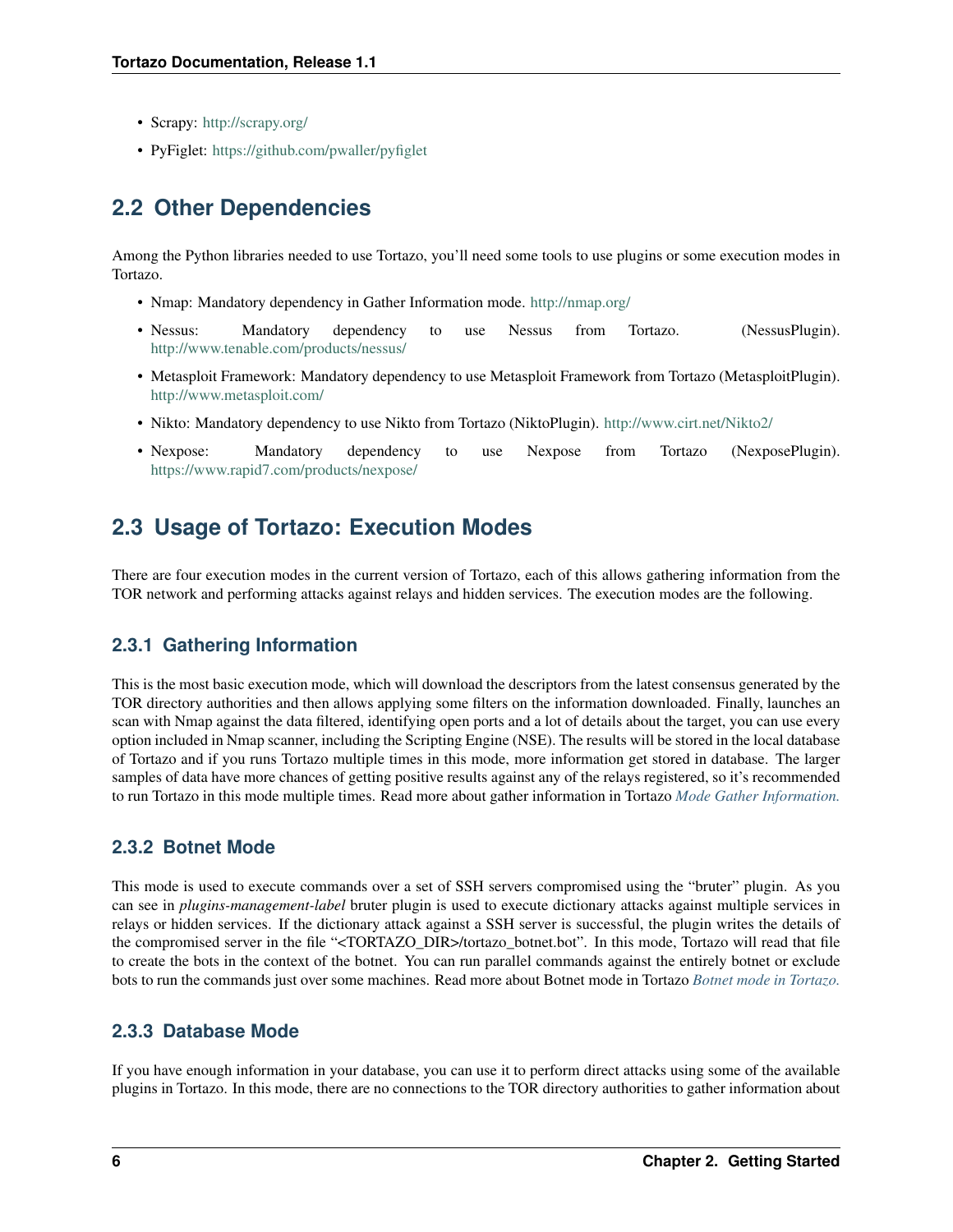the relays that conforms the network, instead, Tortazo will use the information stored in database. Read more about Database mode in Tortazo *[Database mode in Tortazo](#page-16-0)*

## <span id="page-10-0"></span>**2.4 Plugins management**

The plugins in Tortazo are the best way to integrate external routines written in Python directly in the framework, allowing to any Python developer write his own tools to perform audits against hidden services and TOR relays. There are various plugins already developed which integrates tools like Nessus, W3AF, Metasploit Framework, among others and custom plugins to perform pentesting activities. Read more about the development and usage of plugins in Tortazo *plugins-management-label*

## <span id="page-10-1"></span>**2.5 Repository Mode**

In this mode, Tortazo will try to generate ONION addresses and then tests if the generated addresses point to a hidden service in the deep web. Every onion address is composed by 16 characters and the valid chars are the full alphabet in lowercase and the digits between 2 and 7, as you can imagine, the amount of ONION addresses that could be generated is *VERY, VERY HUGE* and this is why the repository execution mode will not finish in few hours, could take days or even weeks generate and test every "possible" onion address. Actually, the execution of this mode, depends *A LOT* of the information that you have about of an address and the processing capacity of your machine. If you represents a government, maybe this kind of limitations related to processing capacity are less severe compared with the restrictions of any natural person. However, please read more about the development and usage of plugins in Tortazo *repository-mode-label*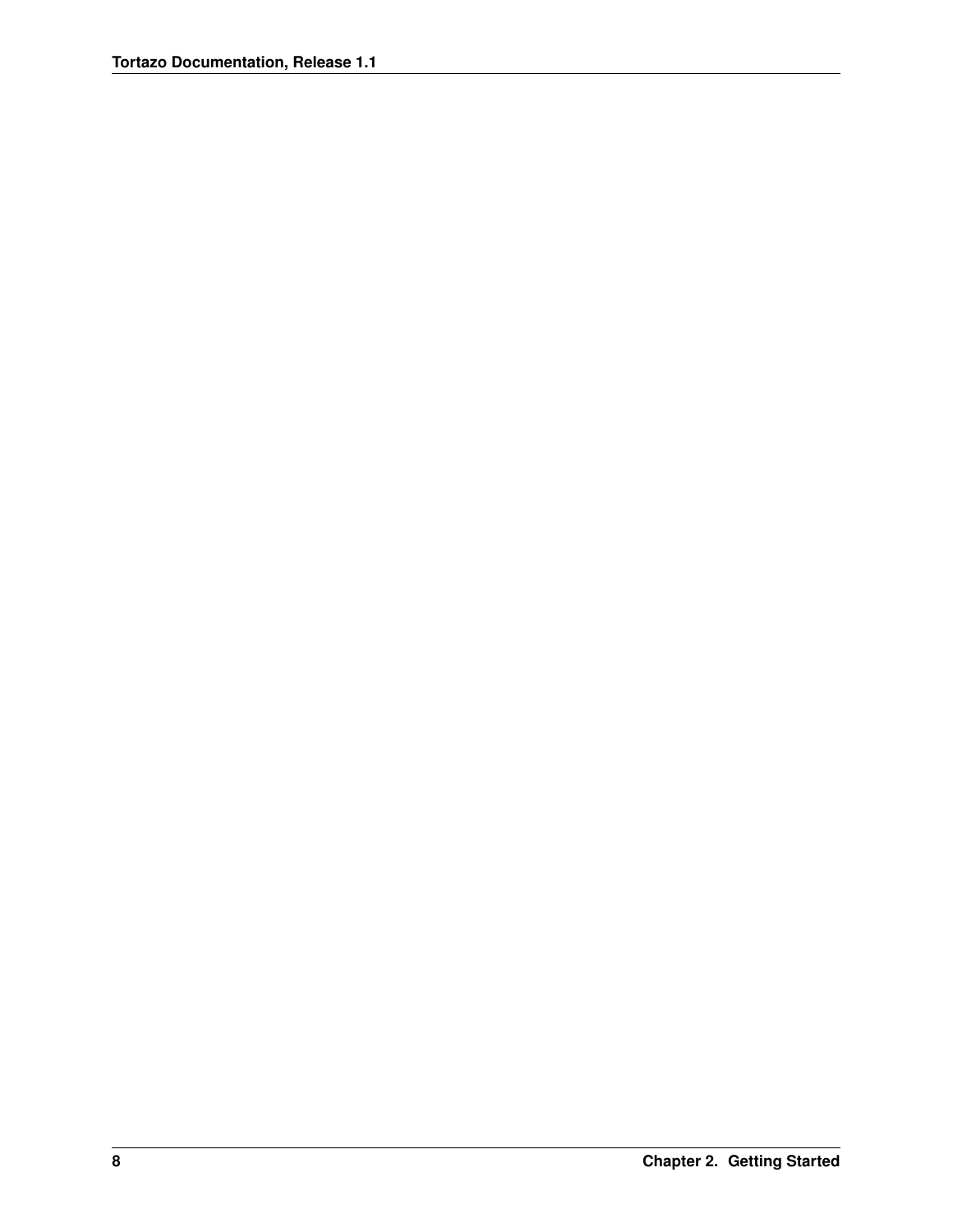## **Mode Gather Information.**

## <span id="page-12-1"></span><span id="page-12-0"></span>**3.1 Gather information about exit relays in TOR**

This is the simplest mode of execution in Tortazo. In this mode, Tortazo will perform an Nmap scan and the results for every exit node in the Directory Authorities or in the local TOR instance will be stored in the local database used by Tortazo. Below you'll see various switches to explain how to use the script Tortazo.py. On other hand, is much, much faster use the local descriptors instead of connect with the directory authorities (directly or using mirrors, both connection types are very slow) also depending on the number of users connected, sometimes the servers are busy and the connections with the directory authorities will fail or will be unstable. Anyways, you can use any method to gather information, but the fact is that the directory authorities have a lot of information about new relays available and the local descriptors have a short set of exit nodes. So, you should choose wisely your weapon!

#### Note: KEEP IN MIND:

- In the new versions of the TOR Client, by default the microdescriptors will be downloaded to compose the circuits. This is good because the circuit construction is much faster, but the information about the relays is very limited. So, if you plan to gather information with Tortazo using the TOR Client, you need to set the "UseMicrodescriptors" switch to "0" in your torrc file.
- If you want to use the TOR Client to gather information, you'll need to open the Control Port to use the Stem Controller (and set a password for security issues) to connect with the local instance and get the server descriptors. Please, check your torrc file.
- The connections with the TOR Authorities could be very slow and sometimes unstable.
- You can use all the features included in Nmap, NSE Scripts even, just by using the switch "-a/–scan-arguments"
- If you want to use Shodan, you'll need a valid developer key. That value should be written into a file in a single line and use the switches "–use-shodan" and "–shodan-key"
- In botnet mode, Tortazo will not perform connections against TOR (neither local nor remote)

### **3.1.1 Gather information examples.**

Ok, now lets see some examples about the use of Tortazo in this execution mode.

#### Show the available Options

Shows the help banner of Tortazo:

python Tortazo.py -h

#### Connecting to the Mirror servers of TOR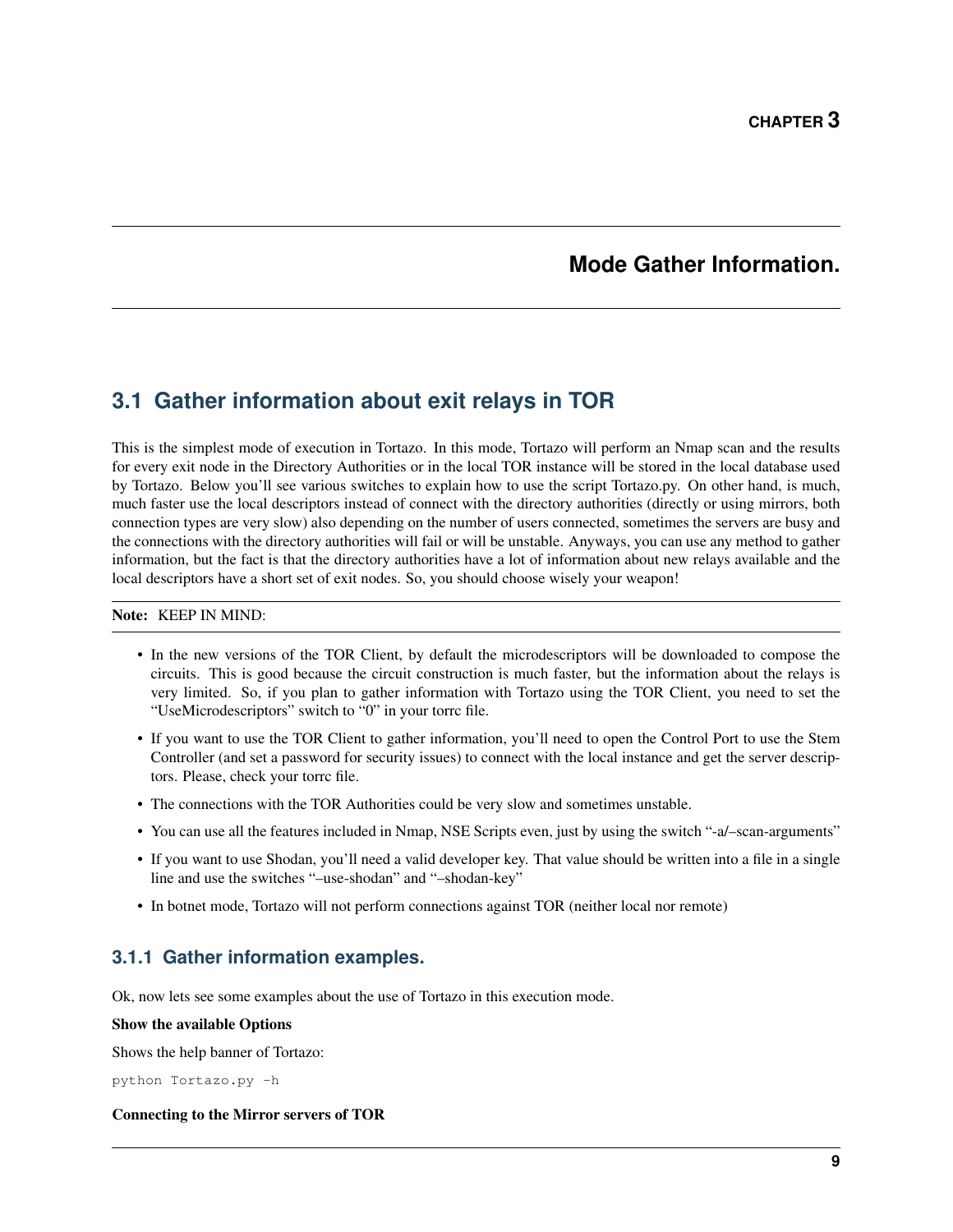- Connect with the TOR Authorities using the mirrors servers (-d / –use-mirrors).
- Enable the "verbose" mode (-v / –verbose).
- Scan the exit nodes which operating system is Windows (-m / –mode windows):

python Tortazo.py -d -v -m windows python Tortazo.py --use-mirrors --verbose --mode windows

#### Connecting to the TOR servers (authorities)

- Connect to the TOR Authorities directly.
- Enable the "verbose" mode (-v / -verbose)
- Scan the exit nodes which operative system is Linux (-m / –mode linux):

```
python Tortazo.py -v -m linux
python Tortazo.py --verbose --mode linux
```
#### Specify the number of relays to fetch from the descriptors downloaded

- Connect with the TOR Authorities directly.
- Enable the "verbose" mode (-v / –verbose).
- Scan the exit nodes which operative system is Linux (-m / –mode linux)
- Fetch the first 30 nodes from the list of exit nodes found (this value by default is very short: 10):

```
python Tortazo.py -n 30 -v -m linux
python Tortazo.py --servers-to-attack 30 --verbose --mode linux
```
#### Custom Nmap scan

- Connect with the TOR Authorities directly.
- Enable the "verbose" mode (-v / –verbose)
- Scan the exit nodes which operative system is Linux (-m / –mode linux)
- Fetch the first 30 nodes from the list of exit nodes found
- Performs the Nmap scan with the specified options "-sSV -A -n":

```
python Tortazo.py -n 30 -v -m linux -a "-sSV -A -n"
python Tortazo.py --servers-to-attack 30 --verbose --mode linux --scan-arguments "-sSV -A -n"
```
#### Connect with an Local instance of TOR.

- Connect to the Local instance of TOR and use the exit nodes stored in the local descriptors (-c / –use-circuitnodes)
- Enable the "verbose" mode (-v / –verbose)
- Scan the exit nodes which operative system is Linux (-m / –mode linux):

```
python Tortazo.py -v -m linux -c
python Tortazo.py --verbose --mode linux --use-circuit-nodes
```
#### Specify an fingerprint to filter

- Connect with the TOR Authorities directly.
- Enable the "verbose" mode (-v / –verbose)
- Scan the exit nodes which operative system is Linux (-m / –mode linux)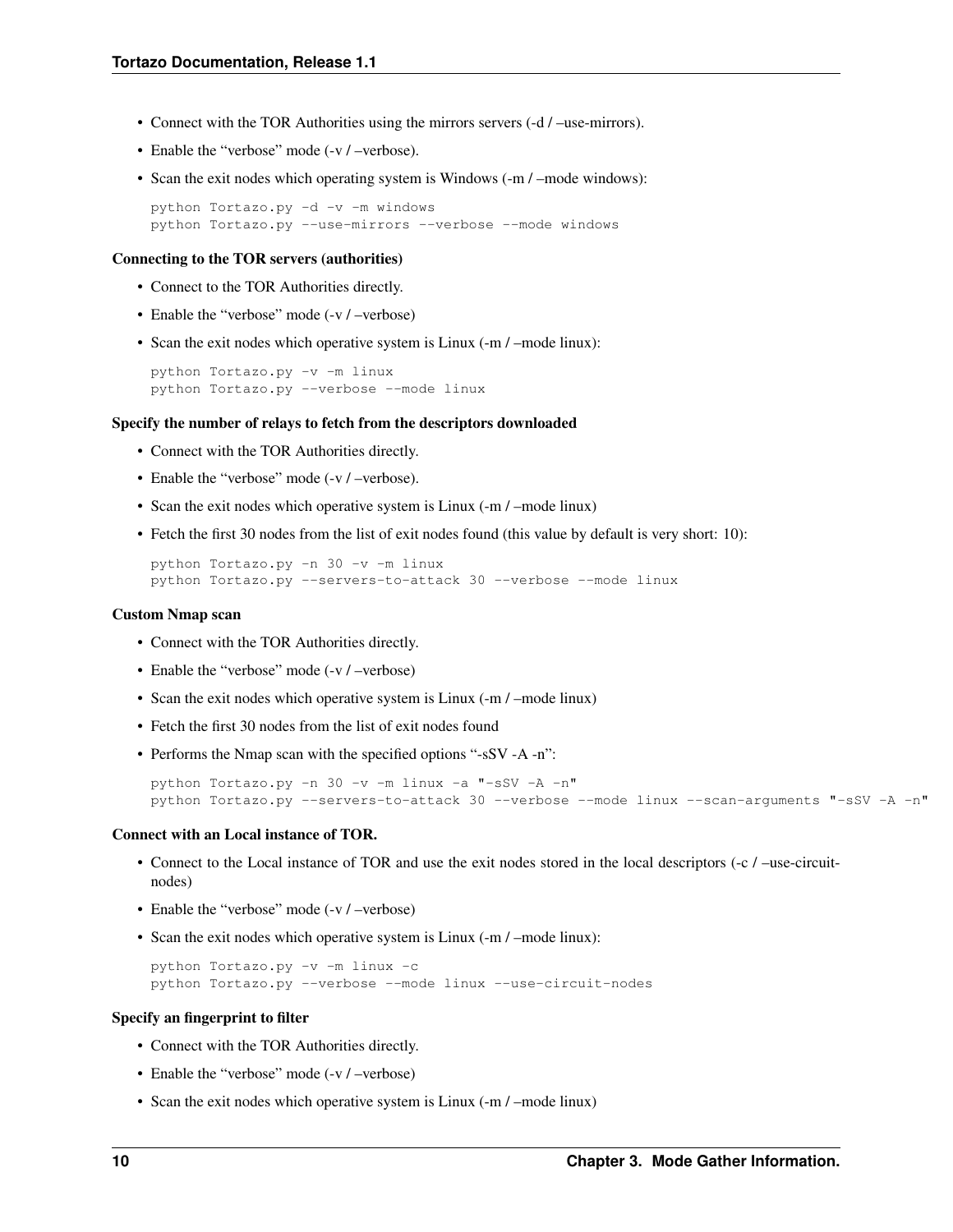- Fetch the first 30 nodes from the list of exit nodes found
- Perform the Nmap scan with the specified options "-sSV -A -n"
- Filter by FingerPrint (-e / –exit-node-fingerprint):

```
python Tortazo.py -n 30 -v -m linux -a "-sSV -A -n" -e FFAC0F4C85052F696EBB9517DD6E2E8B830835DD
python Tortazo.py --servers-to-attack 30 --verbose --mode linux --scan-arguments "-sSV -A -n" --
```
#### Using Shodan to Gather information about the relays found

- Connect with the TOR Authorities directly.
- Enable the "verbose" mode (-v / -verbose)
- Scan the exit nodes which operative system is Linux (-m / –mode linux)
- Fetch the first 30 nodes from the list of exit nodes found
- Performs an Nmap scan with the specified options "-sSV -A -n"
- Use Shodan (-s / –use-shodan) with the specified developer key (-k / –shodan-key). The key must be stored in a text file in a single line:

```
python Tortazo.py -n 30 -v -m linux -a "-sSV -A -n" -s -k /home/developer/shodanKeyFile
python Tortazo.py --servers-to-attack 30 --verbose --mode linux --scan-arguments "-sSV -A -n" --
```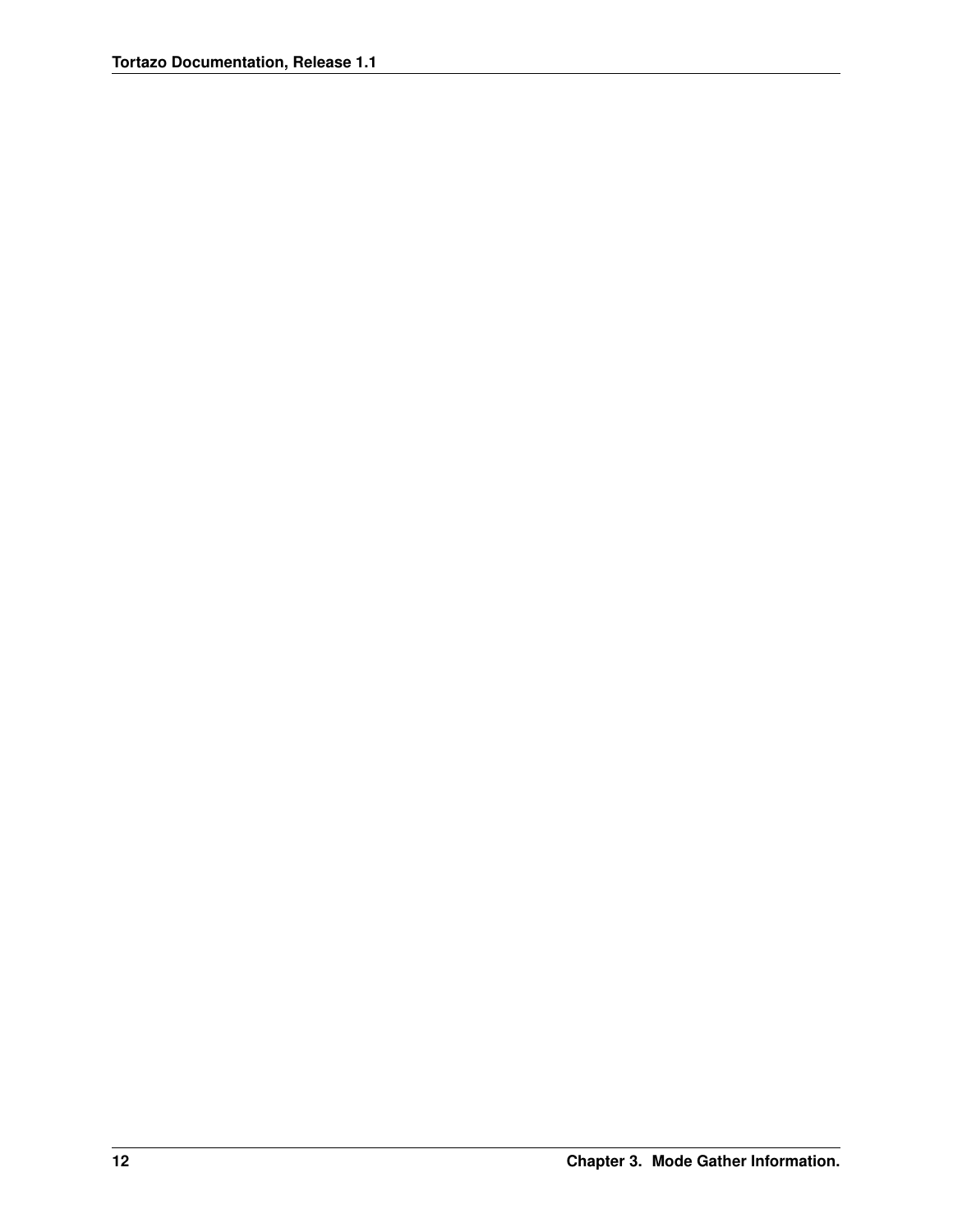## **Database mode in Tortazo**

<span id="page-16-0"></span>Tortazo uses an internal SQLite database to store the TOR relays scanned with Nmap and hidden services discovered by the onion repository mode. The switch "-D / –use-database" allows to use the database records instead to perform a scan. This switch is very useful to use with some plugins which requires targets to attack or enumerate.

The core tables used by Tortazo in the version 1.1 are:

- Scan: Stores the date and number of relays found in every scan performed by Nmap.
- TorNodeData: Stores the information of relays found and the state of every one.
- TorNodePort: Stores the information of port states (closed, filtered or opened).
- OnionRepositoryResponses: Stores the responses from the HTTP connections performed against the hidden services in Onion Repository.
- OnionRepositoryProgress: Stores the progress for the Incremental search in the Onion Repository mode.

On other hand, the Crawler plugin stores the responses directly in the database, using the following structure

- CrawlerPluginPlage: Stores the pages and HTTP responses.
- CrawlerPluginImage: Stores the images found in the crawling process.
- CrawlerPluginPageImage: Stores the relation between the images found and the pages.
- CrawlerPluginForm: Stores the basic information about the forms found in the pages crawled by the plugin.
- CrawlerPluginFormControl: Stores the controls which are included in every form found.

The database schema in this mode is the following.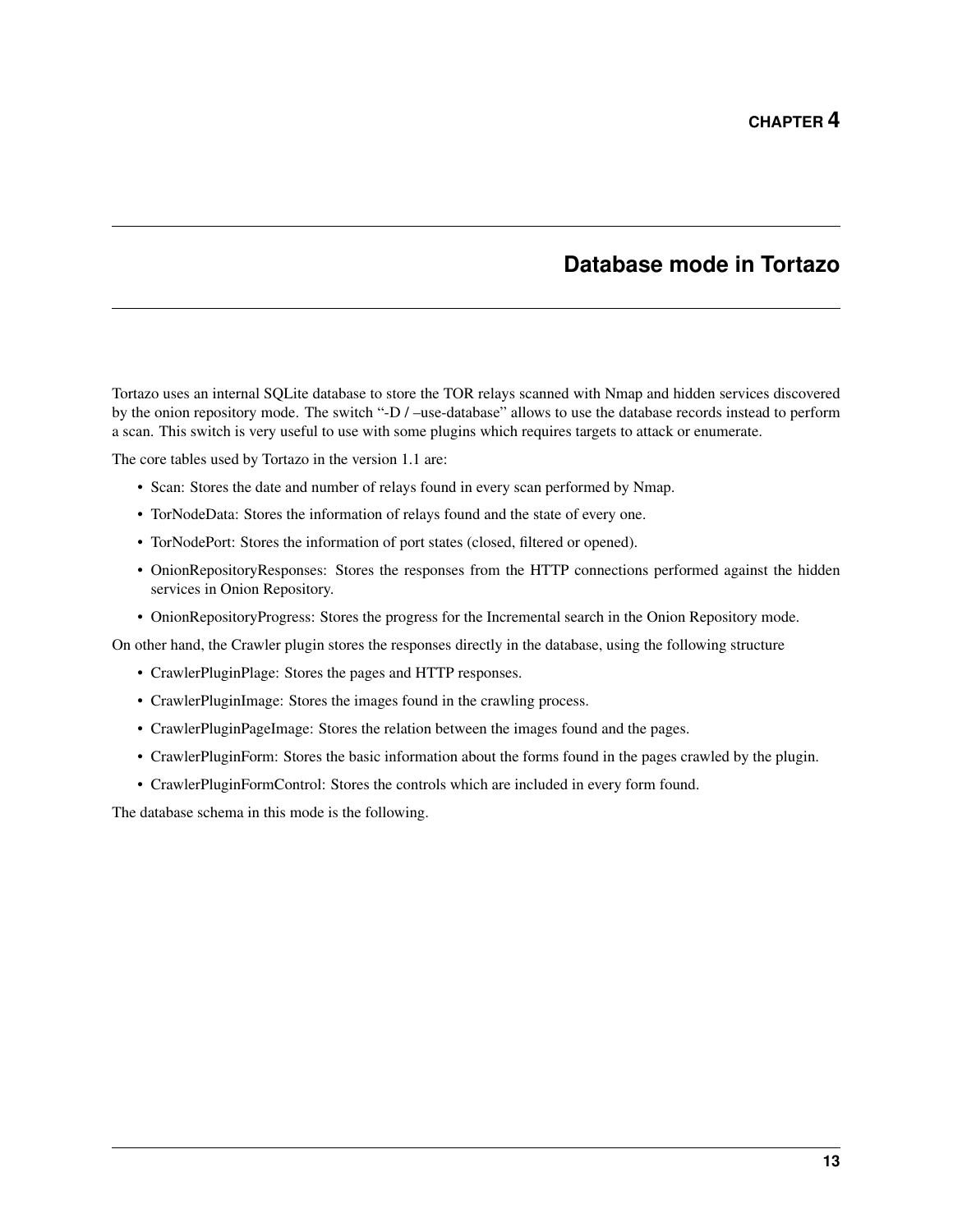

page

**INTEGER** 

controlValue

controlType

VARCHAR

VARCHAR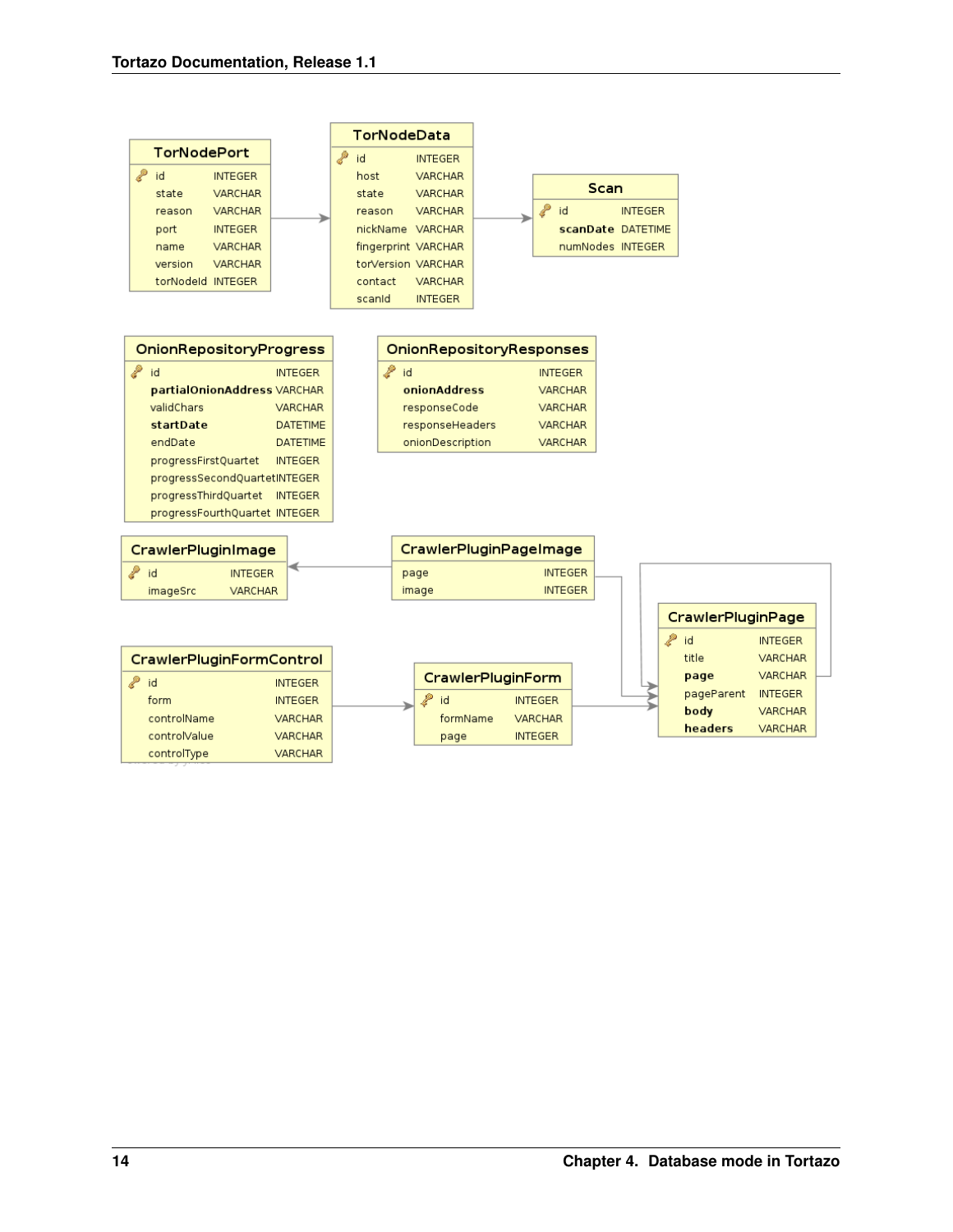### **Botnet mode in Tortazo.**

<span id="page-18-0"></span>The botnet mode is specified with the option -z/–zombie and depends on the tortazo\_botnet.bot file. In this mode, Tortazo will read that file and then, tries to perform SSH Connections using the hosts and credentials defined in that file. Every line in "tortazo\_botnet.bot" have the next format:

host:user:passwd:port:nickname

The library "Fabric" is used to connect with the SSH servers and execute commands across a set of SSH Servers. When you specify the switch -z/-zombie option, Tortazo will not connect with the TOR authoritative directories, just will read the tortazo\_botnet.bot file and then will try to open a shell on the specified bot (-o/–open-shell switch) or runs a command (-r/–run-command switch). In this mode, you must specify the nicknames that will be excluded from the botnet (comma separated) or the keyword "all" to include all bots from tortazo\_botnet.bot file.

### <span id="page-18-1"></span>**5.1 Botnet mode examples.**

Using this mode is very simple, but the file located in <TORTAZO\_DIR>/tortazo\_botnet.bot must have a list of bots with the connection details of every bot for each line.

Execute commands across the entirely botnet Runs the commands: "id; uname -a; uptime":

```
python Tortazo.py -v -z all -r "id; uname -a; uptime; w"
python Tortazo.py --verbose --threads 10 --zombie-mode all --run-command "id; uname -a; uptime; w"
```
Open a shell in the specified bot Using the shell identifier to open a new console in the specified host.:

```
python Tortazo.py -v -z all -o
python Tortazo.py --verbose --zombie-mode all --open-shell
```
#### Note: KEEP IN MIND:

Obviously, the credentials in the tortazo\_botnet.bot file should be valid for every host registered. If the credentials are not valid, "Fabric" will resolve the authentication method (password or public key) and will require that you enter the password or passphase.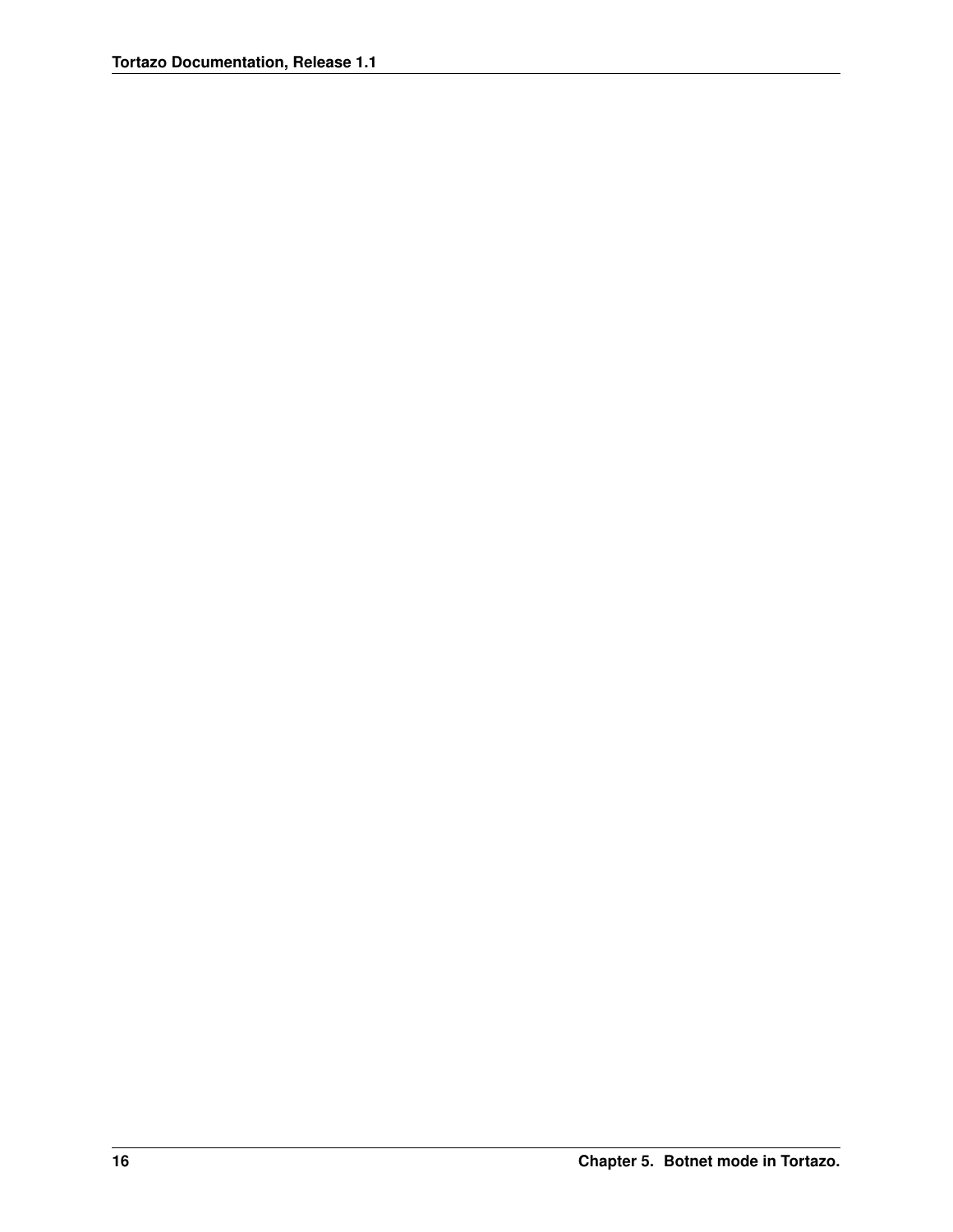## **Supported Switches in Tortazo.**

<span id="page-20-0"></span>The following list is a summary of the core switches supported by Tortazo v1.1 and their usage.

## <span id="page-20-1"></span>**6.1 Simple Switches.**

The following is a list of single switches which doesn't receive any value. These switches allows to activate features in Tortazo.

### **6.1.1 Common Switches for all modes**

- -v / –verbose: Activates the debug mode. Shows debug, info and error messages. It's very useful to see a full trace of actions performed by Tortazo and is recommended to use. However, in some cases this option shows many traces, for example, the plugin "BruterPlugin" uses Paramiko library to execute Brute Force attacks against relays and hidden services with an SSH Server up and running and Paramiko shows a very detailed information about every connection when the debug mode is active.
- -U / –use-localinstance: Tortazo can start a new instance of TOR automatically using the switch "-T / –torlocalinstance". Use the switch "-U / –use-localinstance" if you want to use the socks proxy and other settings defined in the instance started by Tortazo.

### **6.1.2 Switches for Gathering Information**

- -b / –brute: Deprecated in v1.1. Replaced by the plugin "BruterPlugin". Actually this switch is not supported
- -d / –use-mirrors: By default, Tortazo uses the authoritative directories of TOR and with this option, Tortazo will perform a connection with the mirrors of the authoritative directories to get the last consensus available.
- -s / -use-shodan: Allows to use ShodanHQ service to gather information about every relay found (up and running) in the descriptors downloaded from the TOR authorities or their mirrors up and running or stored in database. The switch "-k / –shodan-key" must be specified.
- -c / –use-circuit-nodes: Instructs to Tortazo to connect to a local instance of TOR through the control port of that instance instead of connect with authoritative directories or their mirrors. Any TOR client (i.e. TorBrowser) will connect with the authoritative directories to download the last consensus and build new virtual circuits with the TOR relays included in the descriptors. Tortazo use the information downloaded by that TOR instance (client) and will perform the actions specified by the other switches used. Note that the TOR instance should use the property "UseMicrodescriptors" with the value "0" in the "torrc" file used to start the instance. This is important to Tortazo, because in this way, the TOR instance will download the "Server Descriptors" from the authoritative directories instead of the "Micro Descriptors". In recent versions of TOR, by default the client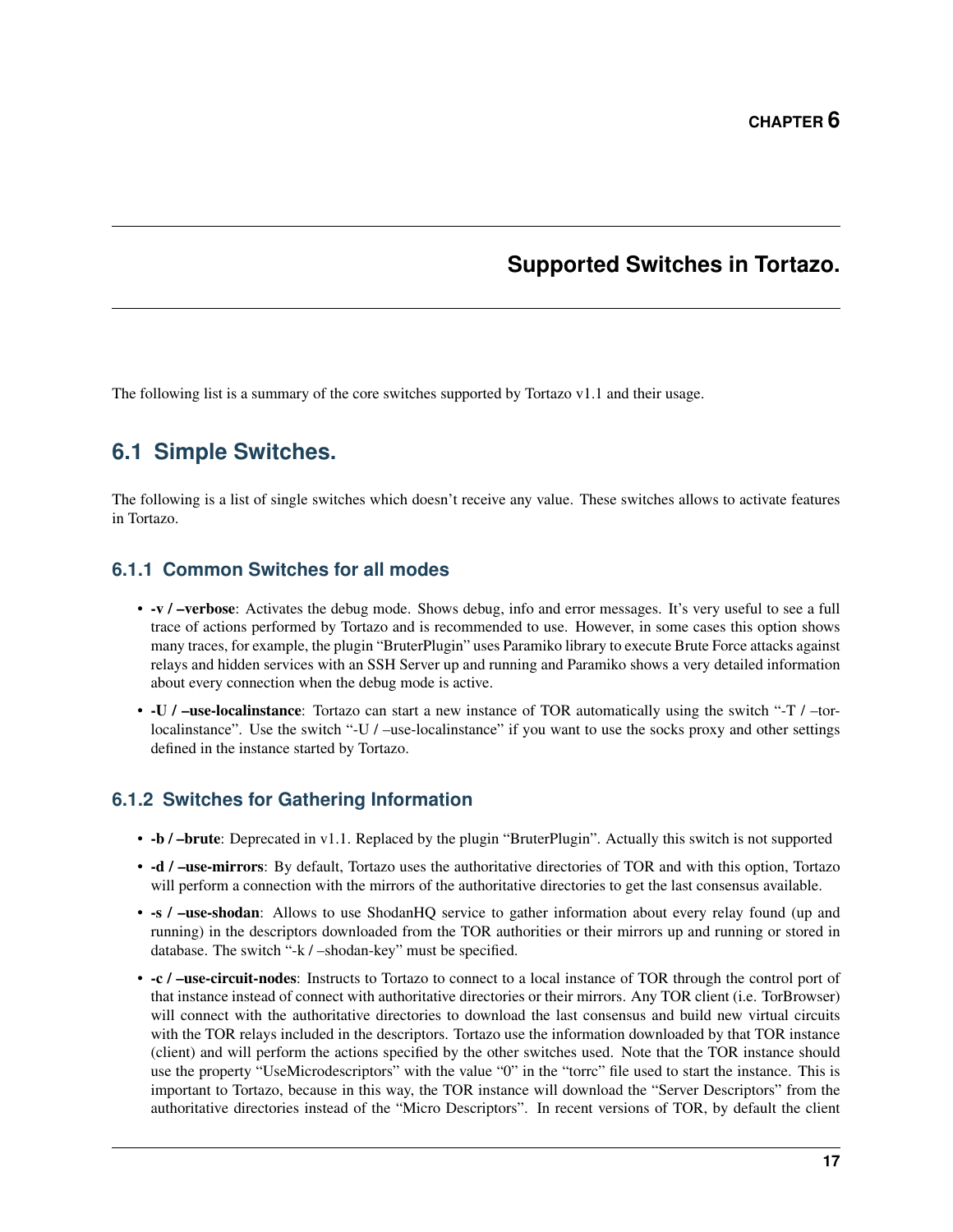will download the "Micro Descriptors" with much less information about the relays in the network, this default behaviour should be overwritten and allows Tortazo to get as much information as he can from the descriptors downloaded.

### **6.1.3 Switches for Database Mode**

- -D / –use-database: Tortazo always stores in a SQLite database every scan performed against the relays found in the descriptors downloaded. This switch uses the records stored in database and avoids performing connections to the TOR authoritative directories. The option "-s / –scan-identifier" allows to specify the number of scan and recover the records associated with that scan identifier. The database is located in "<TOR-TAZO\_DIR>/db/tortazo.db".
- -C / –clean-database: Deletes every record stored in the database.

### **6.1.4 Switches for Botnet Mode**

• -o / -open-shell: This option is used in "Botnet Mode", which is activated with the switch "-z / -zombie-mode" and allows to create a new interactive shell with the bot entered by the user.

### **6.1.5 Switches for Plugins management**

• -L / –list-plugins: List of plugins loaded in Tortazo. Shows author, description, version, etc.

## <span id="page-21-0"></span>**6.2 Valued Switches.**

The following is a list of valued switches which receive arguments.

### **6.2.1 Common Switches for all modes**

• T <path\_to\_torrc> / -tor-localinstance <path\_to\_torrc>: Start a new local TOR instance with the "torrc" file specified. Usually, the user will specify the switch "-U / –use-localinstance" too.

### **6.2.2 Switches for Gathering Information**

- -n <number\_of\_relays> / -servers-to-attack <number\_of\_relays>: The number of relays returned by the TOR authoritative directories usually is very large. The user uses this switch to specify the limit, a maximum number of relays which will be used by Tortazo. The default value is "10" if it's not specified. Note that 10 relays is a very low value, the user should use this switch and specify a higher value.
- -t <number\_of\_threads>/ -theads<number\_of\_threads>: Deprecated in v1.1. Replaced by the plugin "BruterPlugin". Actually this switch is not supported.
- -m <os> / -mode <os>: Filter the platform (operative system) of the relay to attack. The accepted values are: "windows", "linux", "darwin", "freebsd", "openbsd", "bitrig","netbsd". Not case-sensitive.
- -f <password\_file> / -passwords-file <password\_file>: Deprecated in v1.1. Replaced by the plugin "Bruter-Plugin". Actually this switch is not supported.
- -k <shodan\_key\_file> / -shodan-key <shodan\_key\_file>: Used with the "-s / -use-shodan" to perform queries with Shodan using the IP address of the relays found. This switch receives a text file, which contain a unique line with the developer key used by the Shodan API to perform queries. More info: <https://developer.shodan.io/>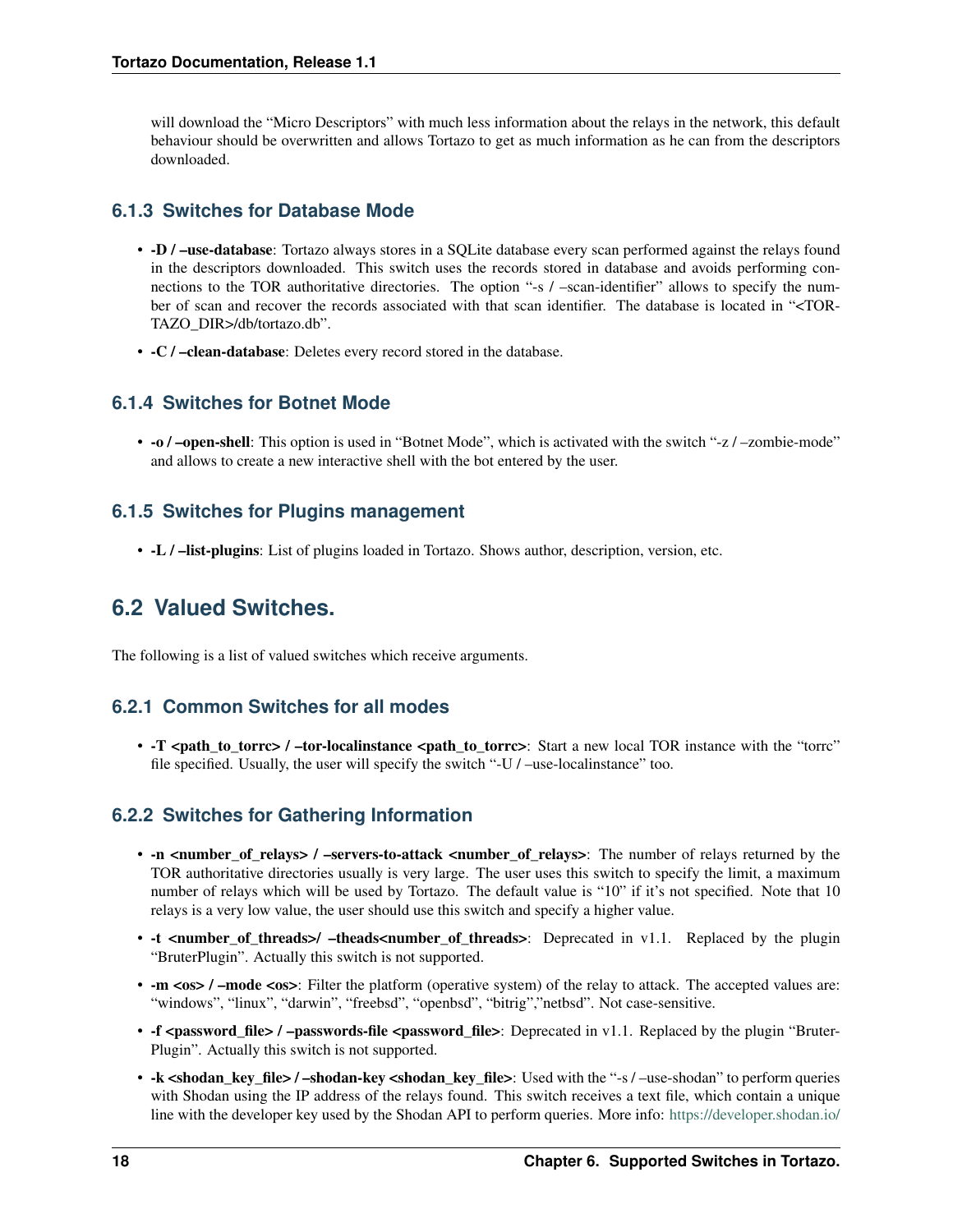- -l <list of ports> / –list-ports <list of ports>: Comma-separated list of ports to scan with Nmap. The scan internally will use the Nmap switch "-p" to specify this list of ports.
- -a <nmap\_arguments> / -scan-arguments <nmap\_arguments>: Specify the arguments used by Nmap to perform every scan on the relays founded.
- -e <relay fingerprint> / –exit-node-fingerprint: Specify an fingerprint to filter the exit nodes received in the dataset (Data from descriptors or Data in the local database.) If the fingerprint is not equals to any relay, Tortazo will finish without any result. This option should be used to perform direct attacks against a known exit node.
- -i <controller\_port> / -controller-port <controller\_port>: If the user want to perform connections against a TOR local instance to get and parse descriptors, should use the switch "-c / –use-circuit-nodes" as you've seen above. However, if the local instance uses a non-default controller port, this switch allows specifying it.

### **6.2.3 Switches for Database Mode**

• -S <scan\_identifier> / -scan-identifier <scan\_identifier>: Specify the scan identifier in the Scan table. Tortazo will use the relays related with the scan identifier specified with this switch. This switch should be used with the switch "-D / –use-database".

### **6.2.4 Switches for Botnet Mode**

- -z <excluded\_bots> / –zombie-mode <excluded\_bots>: Tortazo supports the Botnet mode over SSH. In this mode, Tortazo will read the file "tortazo\_botnet.bot" located in "<TORTAZO\_DIR>/tortazo\_botnet.bot" where every line of the file is a SSH server compromised using the "BruterPlugin" against relays with SSH servers with usernames and passwords easy to guess. This switch enables the Botnet Mode and allows selecting the nicknames that will be excluded. (Nicknames included in the tortazo\_botnet.bot). For instance, "-z Nickname1,Nickname2" excludes the bots with nicknames "Nickname1" and "Nickname2" and "-z all" allows to include all nicknames in the Botnet Mode. In this mode, Tortazo will not perform any kind of query against the TOR authoritative directories, instead will try to execute parallel commands against the bots loaded. The user usually would like to specify the command to execute against the bots using the switch "-r <command> / –run-command <command>" or open an interactive shell with the switch "-o / –open-shell".
- -r <command> / –run-command <command>: Execute a command across the hosts of the botnet. Requieres the -z/–zombie-mode. example: –run-command "uname -a; uptime"

### **6.2.5 Switches for Plugins management**

- -P <plugin\_name> / -use-plugin <plugin\_name>: Loads the interpreter for the specified plugin. The name of the plugin must be registered in Tortazo and the interpreter loaded will contain the functions and elements available in the plugin. This elements allows the interaction with the plugin and are easily accessible by IPython interpreter.
- -A <plugin\_args> / –plugin-arguments <plugin\_args>: Arguments to execute the specified plugin with the switch -P / -use-plugin. List of key/value pairs separated by colon. Used to overwrite the values of the config file for the project located in config/config.py. Example= nessusHost=127.0.0.1,nessusPort=8834,nessusUser=adastra,nessusPassword=adastra

### **6.2.6 Switches for Repository Mode**

• -R <serviceType> / -onion-repository <serviceType>: Start Tortazo in Onion Repository Mode. The valid values are: HTTP, SSH, FTP and ONIONUP. The value "ONIONUP" tries to use the online service <https://onionup.com/> to check if the onion addresses generated have an hidden service up and running.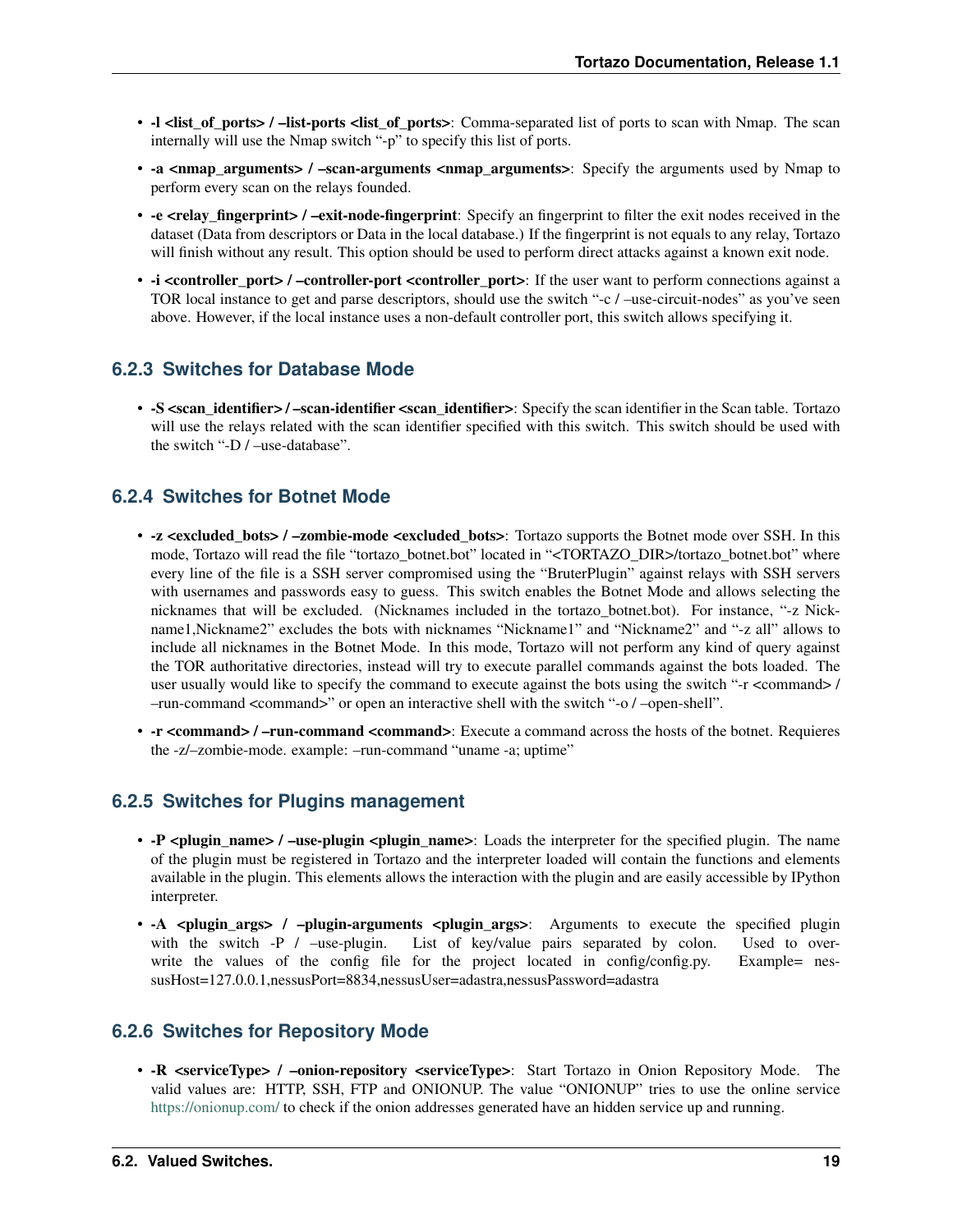- -W <Number of workers> / –workers-repository <Number of workers>: Number of processes used to process the ONION addresses generated.
- -V <chars> / –validchars-repository <chars>: Valid characters to use in the generation process of onion addresses. Default: All characters between a-z and digits between 2-7
- -O <partialOnionAddress> / -onionpartial-address <partialOnionAddress>: Partial address of a hidden service. Used in Onion repository mode.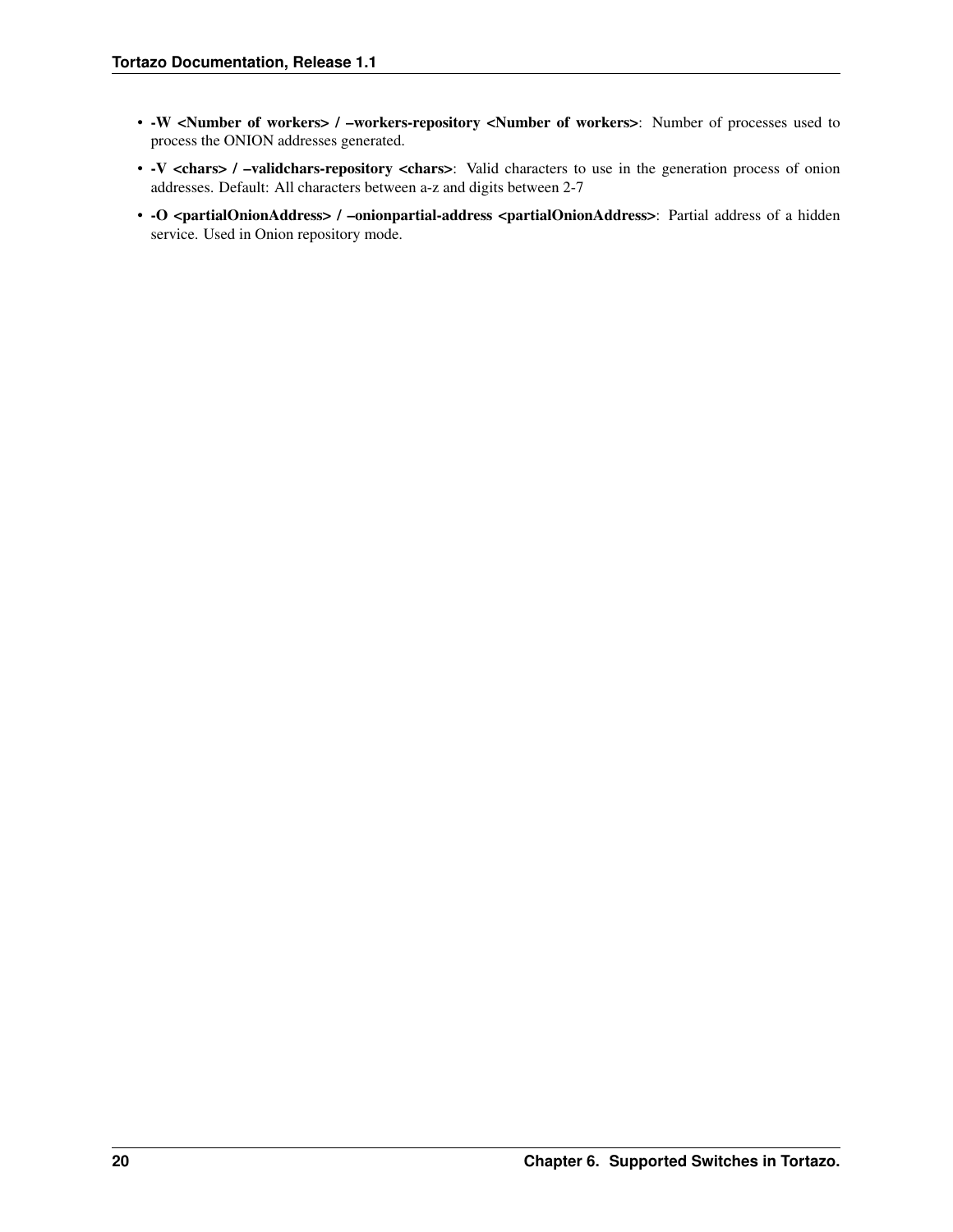## **Available Plugins in Tortazo**

<span id="page-24-0"></span>There's some plugins integrated in Tortazo and you can use them immediately just by loading the plugin in the interpreter using the switch "-P / –use-plugin".

## <span id="page-24-1"></span>**7.1 Plugins to Gather Information and enumeration of hidden services and TOR relays**

### **7.1.1 infoGathering. TODO IN 1.2!**

*Plugin Name: infoGathering*

*Definition: plugins.infogathering.infoGatheringPlugin.infoGatheringPlugin*

*Description:*

Plugin with some functions to gather information about the relays located in the plugin's context. The source of the information could be from the last scan performed by Tortazo or from Database records stored in previous scans.

| Function Name   Description |                                            | Usage Example |
|-----------------------------|--------------------------------------------|---------------|
| help                        | Shows the banner help. $\vert$ self.help() |               |

#### **infoGathering Plugin example**

Interaction Example:

sudo python Tortazo.py -v -D -P infoGathering -U -T config/config-example/torrc-example

### **7.1.2 stemming**

*Plugin Name: stemming Definition: plugins.enumeration.deepWebStemmingPlugin.deepWebStemmingPlugin Description:*

Basic tasks of stemming module against hidden services in the TOR network. Uses IRL library to find terms in hidden services in the TOR network.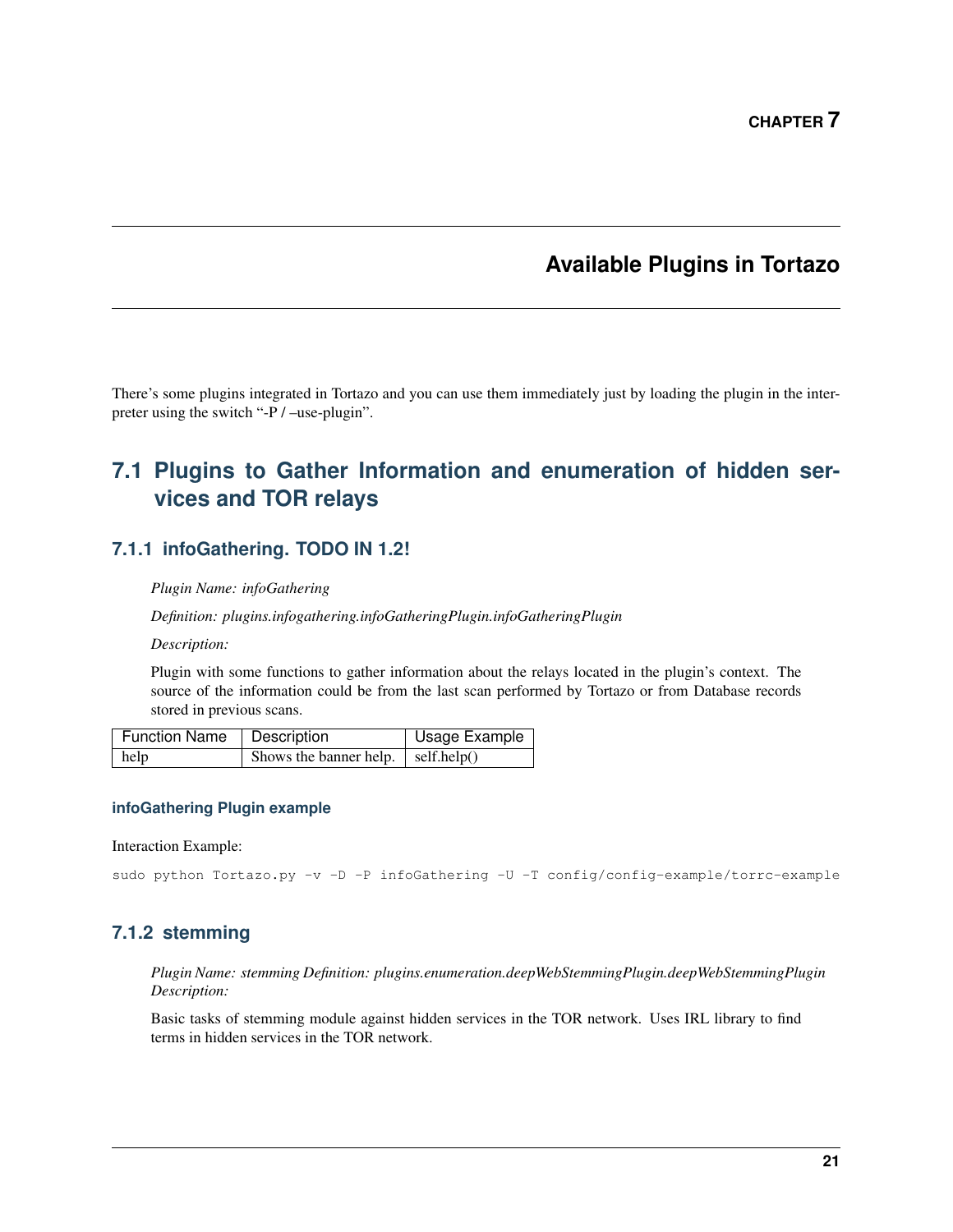| Function   | Description                                                      | Usage Example                                     |  |
|------------|------------------------------------------------------------------|---------------------------------------------------|--|
| Name       |                                                                  |                                                   |  |
| help       | Shows the banner help.                                           | self.help()                                       |  |
| sim-       | Stemming with the specified terms along the relays loaded in the | self.simpleStemmingAllRelays("drugs               |  |
| pleStem-   | plugin. Searches in websites against common ports, like          | kill killer hitman")                              |  |
| mingAll-   | 80,8080,443 or in an specific port.                              |                                                   |  |
| Relays     |                                                                  |                                                   |  |
| stem-      | Stemming with the specified terms in the onion address defined.  | self.stemmingWebSite("http://torlinkbgs6aabns.oni |  |
| mingHid-   |                                                                  | "drugs kill killer")                              |  |
| denService |                                                                  |                                                   |  |

#### **stemming Plugin example**

#### Interaction Example:

sudo python Tortazo.py -v -D -P stemming -U -T config/config-example/torrc-example

### **7.1.3 crawler**

#### *Plugin Name: crawler*

#### *Definition: plugins.enumeration. deepWebCrawlerPlugin.deepWebCrawlerPlugin*

#### *Description:*

This plugin uses Scrapy Framework to crawl a hidden service in TOR network. By default, the rules used follow every link in the specified website and downloads the contents found, however the user could overwrite this behavior specifying custom XPATH rules. The first action performed by the plugin is create a new Socat tunnel in the local machine in the port 8765 by default. The endpoint will be the hidden service specified by the user, but the crawler will performs the requests directly against the local machine through the Socat tunnel created. This is very useful to route the requests from the local machine to the TOR network transparently. Also, the user could specify arguments to overwrite the XPATH rules for content extraction and the pages that the crawler should visit before to start the process.

The website structure will be stored in database and the contents will be downloaded in local file system in the path "<TORTAZO\_DIR>/onionSites/<hiddenServiceName>/"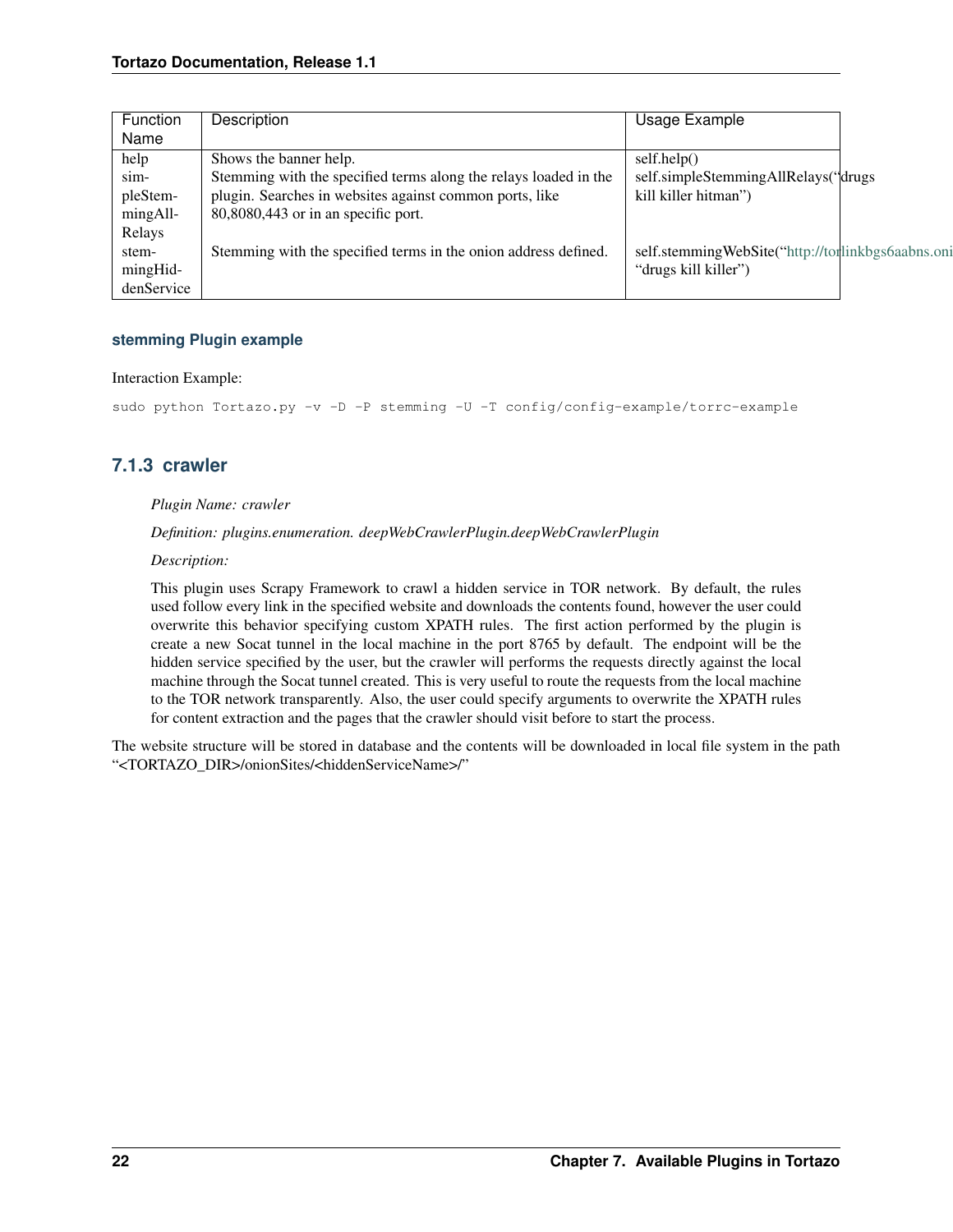| <b>Function Name</b>            | Description                                                                          | <b>Usage Example</b>                               |  |
|---------------------------------|--------------------------------------------------------------------------------------|----------------------------------------------------|--|
| help                            | Shows the banner help.                                                               | self.help()                                        |  |
| setExtractorRulesAllow          | Sets the XPATH rules to specify                                                      | self.setExtractorRulesAllow("index.phpl            |  |
|                                 | the allowed pages to visit and anal-                                                 | index.jsp")                                        |  |
|                                 | yse. This value will be passed to                                                    |                                                    |  |
|                                 | the "allow" attribute of the class:                                                  |                                                    |  |
|                                 | "scrapy.contrib.linkextractors.LinkExtractor"                                        |                                                    |  |
| setExtractorRulesDeny           | Sets the XPATH rules to specify                                                      | self.setExtractorRulesDeny("index.phpl             |  |
|                                 | the disallowed pages to visit and                                                    | index.jsp")                                        |  |
|                                 | analyze. This value will be passed                                                   |                                                    |  |
|                                 | to the "deny" attribute of the class:                                                |                                                    |  |
|                                 |                                                                                      |                                                    |  |
|                                 | "scrapy.contrib.linkextractors.LinkExtractor"                                        |                                                    |  |
| setCrawlRulesLinks              | Sets the XPath rules to extract links                                                | self.setCrawlRulesLinks('//a[contains(@href,       |  |
|                                 | from every webpage analyzed. De-                                                     | "confidential")]/@href")                           |  |
|                                 | fault value should be enough to al-                                                  |                                                    |  |
|                                 | most every case, however you can use                                                 |                                                    |  |
|                                 | this function to overwrite this value.                                               |                                                    |  |
|                                 | Default: '//a/@href'                                                                 |                                                    |  |
| setCrawlRulesImages             | Sets the XPath rules to extract images                                               | self.setCrawlRulesImages('//a[contain\$(@href,     |  |
|                                 | from every webpage analyzed. De-                                                     | "image")]/@href")                                  |  |
|                                 | fault value should be enough to al-                                                  |                                                    |  |
|                                 | most every case, however you can use                                                 |                                                    |  |
|                                 | this function to overwrite this value.                                               |                                                    |  |
|                                 | Default: '//img/@src'                                                                |                                                    |  |
| compareWebSiteWithHiddenWebSite | Compares the contents of a website in                                                | self.compareWebSiteWithHiddenWeb\$ite("http://exit |  |
|                                 | clear web with the contents of a web                                                 | relay-found.com/",                                 |  |
|                                 | site in TOR's deep web. The return                                                   | "http://gai12dase4sw3f5a.onion/")                  |  |
|                                 | value will be a percent of similitude                                                |                                                    |  |
|                                 | between both sites.                                                                  |                                                    |  |
| compareRelaysWithHiddenWebSite  | This function will perform an HTTP                                                   | self.compareRelaysWithHiddenWebSite("http://gai12  |  |
|                                 | connection against every relay found.                                                |                                                    |  |
|                                 | If the response is a HTTP 200 status                                                 |                                                    |  |
|                                 | code, performs an HTTP connection                                                    |                                                    |  |
|                                 | against the hidden service specified                                                 |                                                    |  |
|                                 | and compares the contents of both                                                    |                                                    |  |
|                                 | responses. The return value will be                                                  |                                                    |  |
|                                 | a percent of similitude between both                                                 |                                                    |  |
|                                 | sites.                                                                               |                                                    |  |
| crawlOnionWebSite               | This function executes a crawler                                                     |                                                    |  |
|                                 | against the specified hidden service.                                                |                                                    |  |
|                                 | The following parameters allow to                                                    | self.crawlOnionWebSite("http://gai12dase4sw3       |  |
|                                 | control the behaviour of the crawler:                                                |                                                    |  |
|                                 | hiddenWebSite: The hidden site to                                                    | self.crawlOnionWebSite("http://gai12dase4sw3       |  |
|                                 | crawl. This is a mandatory parame-                                                   | hiddenWebSitePort=8080,                            |  |
|                                 | ter. hiddenWebSitePort: Port for the                                                 | crawlImages=False)                                 |  |
|                                 | hidden site to crawl. Default value:                                                 |                                                    |  |
|                                 | 80 socatTcpListenPort: Port for the                                                  | self.crawlOnionWebSite("http://gai12dase4sw3       |  |
|                                 | Socat proxy. Default value: 8765                                                     | crawlFormData=False)                               |  |
|                                 | crawlImages: Search and download                                                     |                                                    |  |
|                                 | the images from every page. Default                                                  |                                                    |  |
|                                 | value: True. crawlLinks: Search and                                                  |                                                    |  |
|                                 |                                                                                      |                                                    |  |
|                                 | visit the links found in every page.                                                 |                                                    |  |
|                                 | Default value: True. crawlContents:                                                  |                                                    |  |
|                                 | Download and save in local file sys-                                                 |                                                    |  |
|                                 | tem the contents of every page found.                                                |                                                    |  |
|                                 | crawlFormData: Search the forms in                                                   |                                                    |  |
|                                 | 7.1. Plugins to Gather Information and enumeration of hidden services and TOR relays | 23                                                 |  |
|                                 | in database. deepLinks: Number of                                                    |                                                    |  |
|                                 | Links that the crawler will visit in                                                 |                                                    |  |
|                                 | deep. useRandomUserAgents: Use a                                                     |                                                    |  |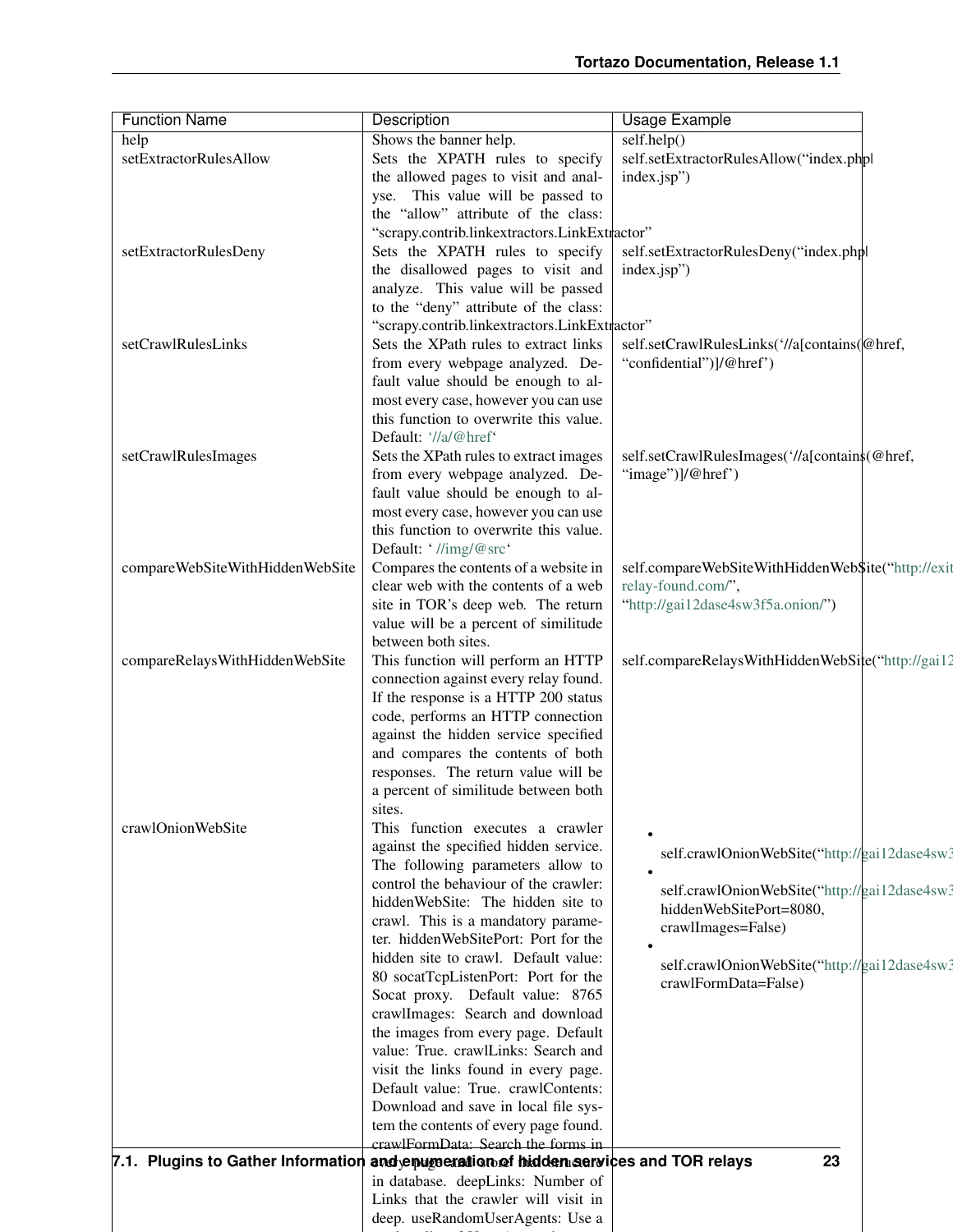#### **crawler Plugin example**

#### Interaction Example:

sudo python Tortazo.py -v -D -P crawler -U -T config/config-example/torrc-example

### **7.1.4 shodan**

#### *Plugin Name: shodan*

*Definition: plugins.infogathering.shodanPlugin.shodanPlugin*

*Description:*

Plugin used to perform tests against Shodan service using the information gathered by Tortazo. This plugin is much more flexible that the switch "-s / –use-shodan".

| Function          | Description                                             | Usage Example                          |
|-------------------|---------------------------------------------------------|----------------------------------------|
| Name              |                                                         |                                        |
| help              | Shows the banner help.                                  | self.help()                            |
| setApiKey         | Sets the API Key string.                                | self.setApiKey("XXXXXXXXXXXX")         |
| setApiKeyFile     | Sets the API Key file. Reads the first line of the file | self.setApiKeyFile("/home/apiKeyFile") |
|                   | and then sets the API Key string.                       |                                        |
| basicSearch-      | Performs a basic search with Shodan. By default         | self.basicSearchQuery("OpenSSL         |
| Query             | prints the 10 first results                             | $1.0.1$ ", 15)                         |
| basic-            | Performs a basic search with Shodan against all         | self.basicSearchAllRelays("OpenSSL     |
| SearchAllRe-      | TOR relays. Uses the "net" filter.                      | 1.0.1"                                 |
| lays              |                                                         |                                        |
| basicSearch-      | Performs a basic search with Shodan against the         | self.basicSearchByRelay("OpenSSL       |
| <b>ByRelay</b>    | specified TOR relay.                                    | $1.0.1$ ", "80.80.80.80")              |
| basicSearch-      | Performs a basic search with Shodan against the         | self.basicSearchByNickname("OpenSSL    |
| <b>ByNickname</b> | specified TOR NickName.                                 | 1.0.1", "TORNickName")                 |

#### **shodan Plugin example**

#### Interaction Example:

sudo python Tortazo.py -v -D -P shodan -U -T config/config-example/torrc-example

## <span id="page-27-0"></span>**7.2 Plugins to Pentesting and attack hidden services and TOR relays**

### **7.2.1 bruter**

*Plugin Name: bruter*

*Definition: plugins.bruteforce.bruterPlugin.bruterPlugin*

*Description:*

This plugin is used to perform dictionary attacks against TOR relays and hidden services. Supports brute forcing against services like SSH, FTP, SNMP and SMB.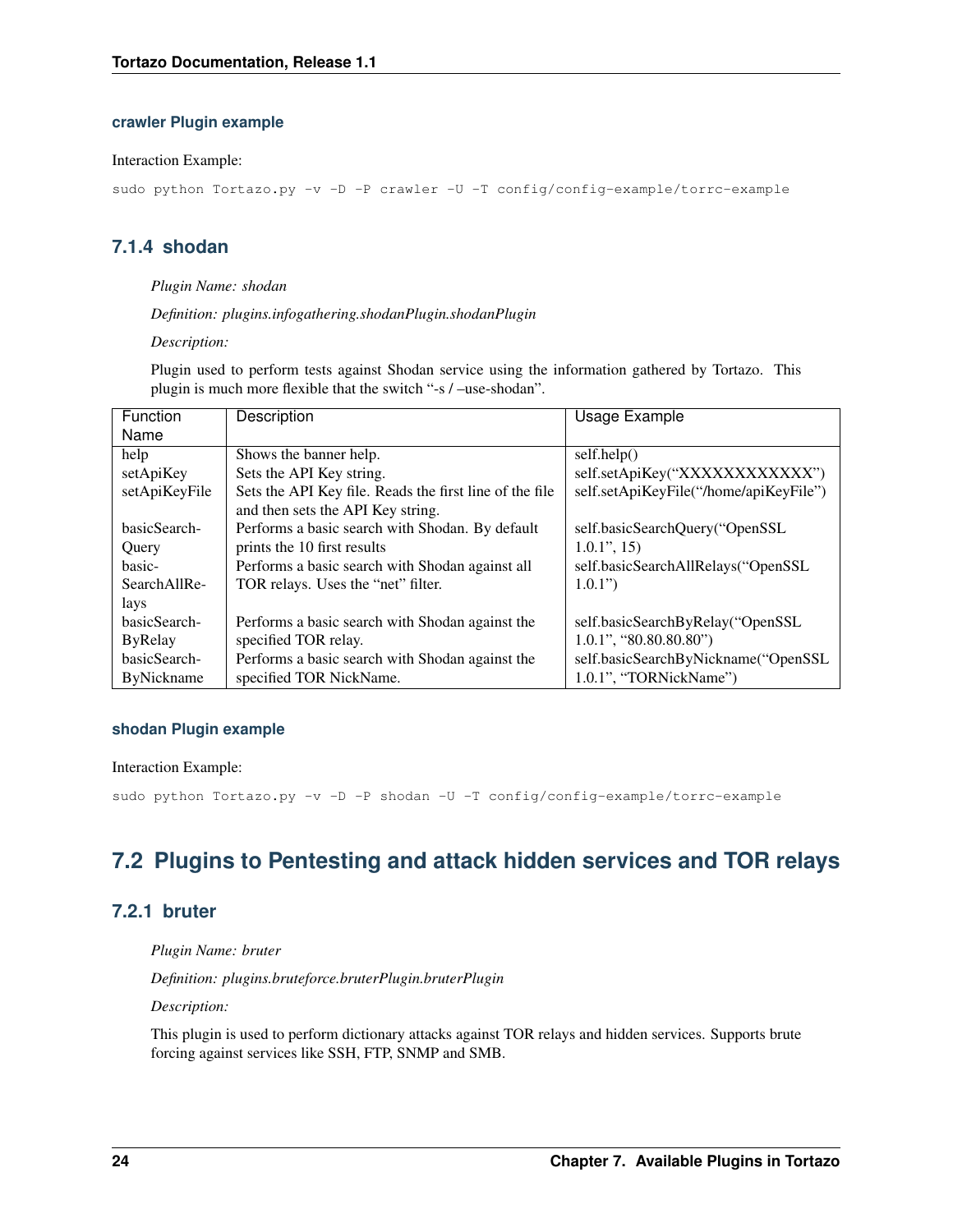| Function<br>Name   | Description                                                              | <b>Usage Example</b>                                                  |  |
|--------------------|--------------------------------------------------------------------------|-----------------------------------------------------------------------|--|
| help               | Shows the banner help.                                                   | self.help()                                                           |  |
| setDict-           | Sets an separator for the dictionary file. Every line en the             | self.setDictSeparator(":")                                            |  |
| Separator          | file must contain <user><separator><passwd>.</passwd></separator></user> |                                                                       |  |
| ssh-               | Bruteforce attack against an SSH Server in the relay                     |                                                                       |  |
| BruterOn-          | entered. Uses FuzzDB if the dictFile is not specified.                   | self.sshBruterOnRelay('37.213.43.122',<br>dictFile='/home/user/dict') |  |
| Relay              |                                                                          |                                                                       |  |
| ssh-               | Bruteforce attack against an SSH Server in the relays                    | self.sshBruterOnAllRelays(dictFile='/home/user/dict')                 |  |
|                    | BruterOnAllfounded. Uses FuzzDB if the dictFile is not specified.        |                                                                       |  |
| Relays             |                                                                          |                                                                       |  |
| ssh-               | Bruteforce attack against an SSH Server in the onion                     | self.sshBruterOnHiddenService("5bsk3oj5jufsuii6.onion",               |  |
| BruterOn-          | address entered. Uses FuzzDB if the dictFile is not                      | dictFile="/home/user/dict")                                           |  |
| Hid-               | specified.                                                               |                                                                       |  |
| denSer-            |                                                                          |                                                                       |  |
| vice               |                                                                          |                                                                       |  |
| ftp-               | Bruteforce attack against an FTP Server in the relay                     | self.ftpBruterOnRelay("37.213.43.122",                                |  |
| BruterOn-          | entered. Uses FuzzDB if the dictFile is not specified.                   | dictFile="/home/user/dict")                                           |  |
| Relay              |                                                                          |                                                                       |  |
| ftp-               | Bruteforce attack against an FTP Server in the relays                    | self.ftpBruterOnAllRelays(dictFile="/home/user/dict")                 |  |
|                    | BruterOnAllfounded. Uses FuzzDB if the dictFile is not specified.        |                                                                       |  |
| Relays             |                                                                          |                                                                       |  |
| ftp-               | Bruteforce attack against an FTP Server in the onion                     | self.ftpBruterOnHiddenService("5bsk3oj5 jufsuii6.onion",              |  |
| BruterOn-          | address entered. Uses FuzzDB if the dictFile is not                      | dictFile="/home/user/dict")                                           |  |
| Hid-               | specified.                                                               |                                                                       |  |
| denSer-            |                                                                          |                                                                       |  |
| vice               |                                                                          |                                                                       |  |
| smb-               | Bruteforce attack against an SMB Server in the relay                     | self.smbBruterOnRelay("37.213.43.122",                                |  |
| BruterOn-          | entered. Uses FuzzDB if the dictFile is not specified.                   | dictFile="/home/user/dict")                                           |  |
| Relay              |                                                                          |                                                                       |  |
| smb-               | Bruteforce attack against an SMB Server in the relays                    | self.smbBruterOnAllRelays(dictFile="/home/user/dict")                 |  |
|                    | BruterOnAllfounded. Uses FuzzDB if the dictFile is not specified.        |                                                                       |  |
| Relays             |                                                                          |                                                                       |  |
| smb-               | Bruteforce attack against an SMB Server in the onion                     | self.smbBruterOnHiddenService("5bsk3oj 5jufsuii6.onion",              |  |
| BruterOn-          | address entered. This function uses socat to create a local              | servicePort=139, localPort=139,                                       |  |
| Hid-               | Socks proxy and route the requests from the local                        | dictFile="/home/user/dict")                                           |  |
| denSer-            | machine to the hidden service.                                           |                                                                       |  |
|                    |                                                                          |                                                                       |  |
| vice               |                                                                          | self.snmpBruterOnRelay("37.213.43.122"                                |  |
| snmp-<br>BruterOn- | Bruteforce attack against an SNMP Server in the relay                    |                                                                       |  |
|                    | entered. Uses FuzzDB if the dictFile is not specified.                   | dictFile="/home/user/dict")                                           |  |
| Relay              |                                                                          | self.snmpBruterOnAllRelays(dictFile="/home/user/dict")                |  |
| snmp-              | Bruteforce attack against an SNMP Server in the relays                   |                                                                       |  |
|                    | BruterOnAllfounded. Uses FuzzDB if the dictFile is not specified.        |                                                                       |  |
| Relays             |                                                                          |                                                                       |  |
| http-              | Bruteforce attack against a web site. Uses FuzzDB if the                 | self.httpBruterOnSite("http://eviltorrelay.com/auth/",                |  |
| BruterOn-          | dictFile is not specified.                                               | dictFile="/home/user/dict")                                           |  |
| Site               |                                                                          |                                                                       |  |
| http-              | Bruteforce attack against an onion site (hidden site in                  | self.httpBruterOnHiddenService("http://5bsk3oj5jufsuii6.oni           |  |
| BruterOn-          | TOR's deep web). Uses FuzzDB if the dictFile is not                      | dictFile="/home/user/dict")                                           |  |
| Hid-               | specified.                                                               |                                                                       |  |
| denSer-            |                                                                          |                                                                       |  |
| vice               |                                                                          |                                                                       |  |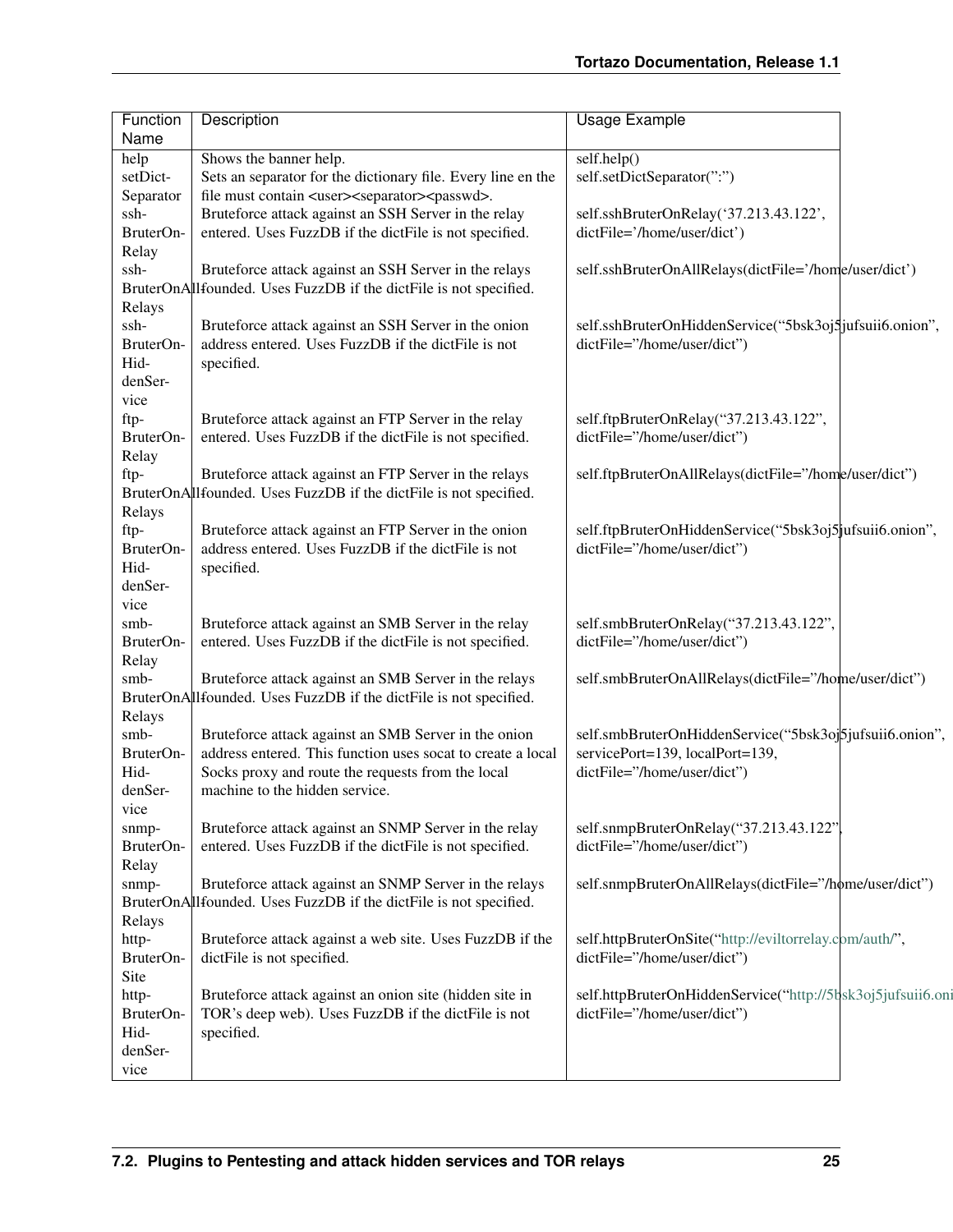#### **bruter Plugin example**

#### Interaction Example:

sudo python Tortazo.py -v -D -P bruter -U -T config/config-example/torrc-example

### **7.2.2 heartBleed**

#### *Plugin Name: heartBleed*

*Definition: plugins.attack.heartBleedPlugin.heartBleedPlugin*

\*Description: \*

Perform HearthBleed Extension vulnerability tests. This plugin allows to discovery TOR relays with this vulnerability.

| Function     | Description                                                               | Usage Example                 |
|--------------|---------------------------------------------------------------------------|-------------------------------|
| Name         |                                                                           |                               |
| help         | Shows the banner help.                                                    | self.help()                   |
| setTarget    | Set the relay for the HeartBleed attack. Check the targets using the      | self.setTarget(" $1.2.3.4$ ") |
|              | function "printRelaysFound". Default port: 443.                           |                               |
| setTar-      | Set the relay and port for the HeartBleed attack. Check the targets using | self.setTarget("1.2.3.4",     |
| getWithPort  | the function "printRelaysFound".                                          | " $8443"$                     |
| startAttack  | Starts the HeartBleed attack against the specified target.                | self.startAttack()            |
| startAttack- | Starts the HeartBleed attack against all relays loaded in the plugin.     | self.startAttackAllRelays()   |
| AllRelays    | Default port: 443                                                         |                               |

#### **heartBleed Plugin example**

#### Interaction Example:

sudo python Tortazo.py -v -D -P heartBleed -U -T config/config-example/torrc-example

## <span id="page-29-0"></span>**7.3 Plugins for integration with Third-Party tools**

### **7.3.1 w3af**

*Plugin Name: w3af*

*Definition: plugins.thirdparty.w3afPlugin.w3afPlugin*

*Description:*

W3AF is a powerful scanner focused on discovering vulnerabilities and attack in

web applications. As is written in Python and has a GNU/GPL license, you can use the classes and utilities from any script in Python. In this case, the plugin does not only covers the features included in w3af, but also allows the execution of audits in web applications that are hosted in the deep web. In the official release of W3AF, you can't use any site on the deep web whose target address is an ONION TLD. Using this plugin, allows you to do that.

| $\overline{\phantom{0}}$<br>Name<br>- - -<br>.<br>жног | $-11111$<br>$\cdots$               | ∍mple                                  |
|--------------------------------------------------------|------------------------------------|----------------------------------------|
| help                                                   | ner<br>help<br>the<br>snow<br>banr | . .<br>hain.<br>$c_{\text{el}}$<br>JU. |
|                                                        |                                    |                                        |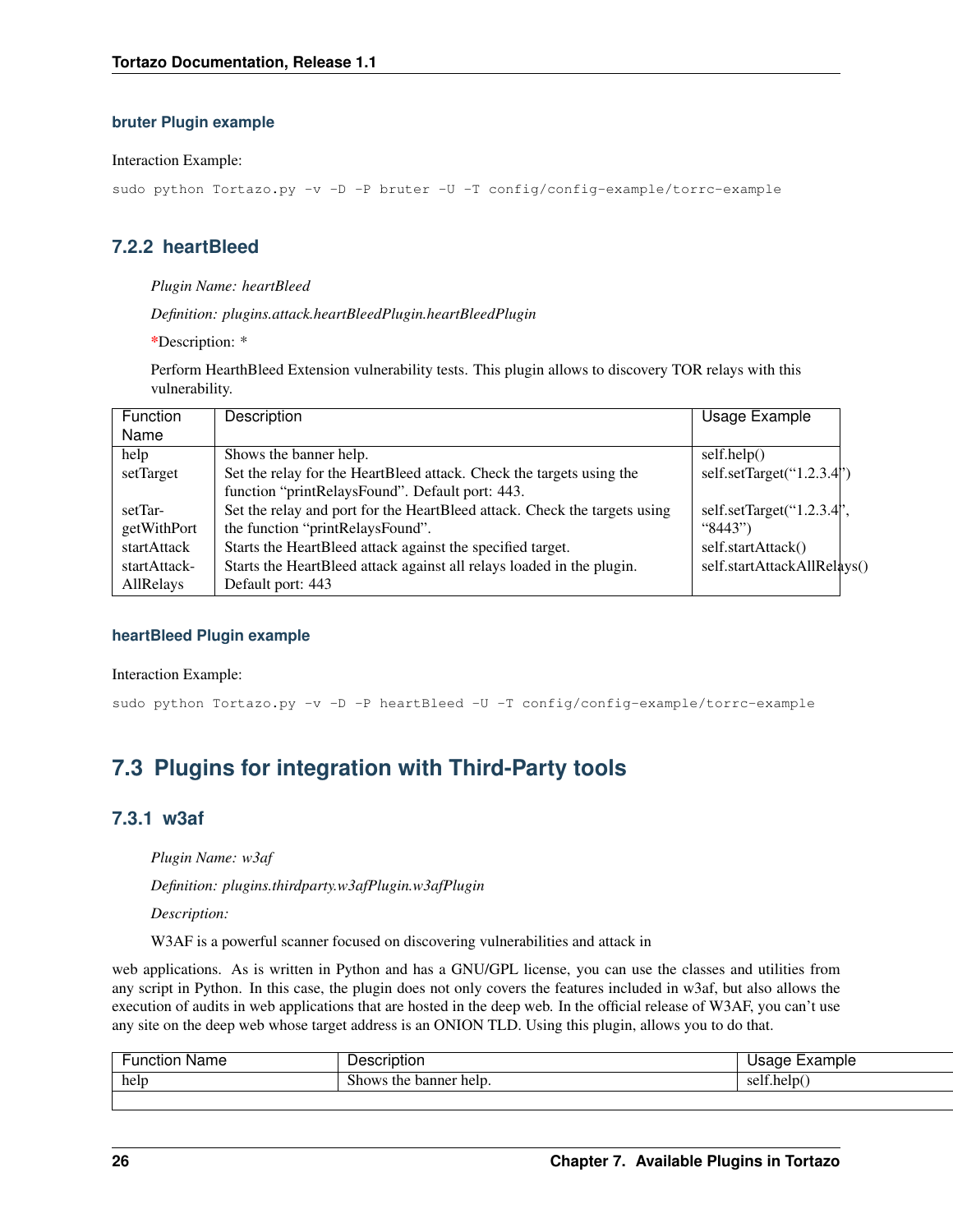| <b>Function Name</b>           | Description                                                | Usage Example                       |
|--------------------------------|------------------------------------------------------------|-------------------------------------|
| showPluginsByType              | List of available plugins filtered by type.                | self.showPluginsByType("audit")     |
| showPluginTypes                | List of available plugin types.                            | self.showPluginTypes()              |
| getEnabledPluginsByType        | Enabled plugins by types.                                  | self.getEnabledPluginsByType(";     |
| getPluginTypeDescription       | Description for the plugin type specified.                 | self.getPluginTypeDescription("a    |
| getAllEnabledPlugins           | List of enabled plugins.                                   | self.getAllEnabledPlugins()         |
| enablePlugin                   | Enable a plugin.                                           | self.enablePlugin("blind_sqli","a   |
| disablePlugin                  | Disable a plugin.                                          | self.disablePlugin("blind_sqli","a  |
| enableAllPlugins               | Enable all plugins.                                        | self.enableAllPlugins("audit")      |
| disableAllPlugins              | Disable all plugins.                                       | self.disableAllPlugins("audit")     |
| getPluginOptions               | Get Options for the plugin specified.                      | self.getPluginOptions("audit","bl   |
| setPluginOptions               | Set Options for the plugin specified.                      | self.setPluginOptions("audit","ev   |
| getPluginStatus                | Check if the specified plugin is enabled.                  | self.getPluginStatus("audit","eval  |
| setTarget                      | Sets the target for the attack (clear web).                | self.setTarget("http://www.target.  |
| setTargetDeepWeb               | Sets the target in the Deep eb of TOR.                     | self.setTarget("http://torlongoniol |
| startAttack                    | Starts the attack.                                         | self.startAttack()                  |
| listMiscConfigs                | List of Misc Settings.                                     | self.listMiscConfigs()              |
| setMiscConfig                  | Sets a Misc Setting.                                       | self.setMiscConfig("msf_location    |
| listProfiles                   | List of Profiles.                                          | self.listProfiles()                 |
| useProfile                     | Use a Profile.                                             | self.useProfile("profileName")      |
| createProfileWithCurrentConfig | Creates a new Profile with the current settings.           | self.createProfileWithCurrentCor    |
| modifyProfileWithCurrentConfig | Modifies an existing profile with the current settings.    | self.modifyProfileWithCurrentCo     |
| removeProfile                  | Removes an existing profile.                               | self.removeProfile("profileName"    |
| listShells                     | List of Shells.                                            | self.listShells()                   |
| executeCommand                 | Executes a command in the specified shell.                 | self.executeCommand(1,"lsp")        |
| listAttackPlugins              | List of attack plugins.                                    | self.listAttackPlugins()            |
| listInfos                      | List of Infos in the Knowledge Base of W3AF.               | self.listInfos()                    |
| listVulnerabilities            | List of Vulns in the Knowledge Base of W3AF.               | self.listVulnerabilities()          |
| exploitAllVulns                | Exploits all vulns in the Knowledge Base of W3AF.          | self.exploitVulns("sqli")           |
| exploitVuln                    | Exploits the specified Vuln in the Knowledge Base of W3AF. | self.exploitVulns("sqli",18)        |

Table 7.1 – continued from previous page

#### **w3af Plugin example**

#### Interaction Example:

sudo python Tortazo.py -v -D -P w3af -U -T config/config-example/torrc-example -A

### **7.3.2 nessus**

#### *Plugin Name: nessus*

*Definition: plugins.thirdparty.nessusPlugin.nessusPlugin*

#### *Description:*

This plugin is responsible for executing the authentication process against a Nessus instance and allows you to use the full features of the Nessus engine against the repeaters

analyzed by Tortazo. It has the functions necessary to list the available plugins, manage policies, users, create specific scans, scheduled scans and query reports generated by Nessus. To carry out the interaction between Tortazo and Nessus, the pynessus-rest library is used; which has been developed primarily to meet the needs of this plugin and directly uses the functions available in the latest version of Nessus REST API. In this way, you can run the same tasks that are available from the web interface enabled on Nessus. Connection and authentication must be declared in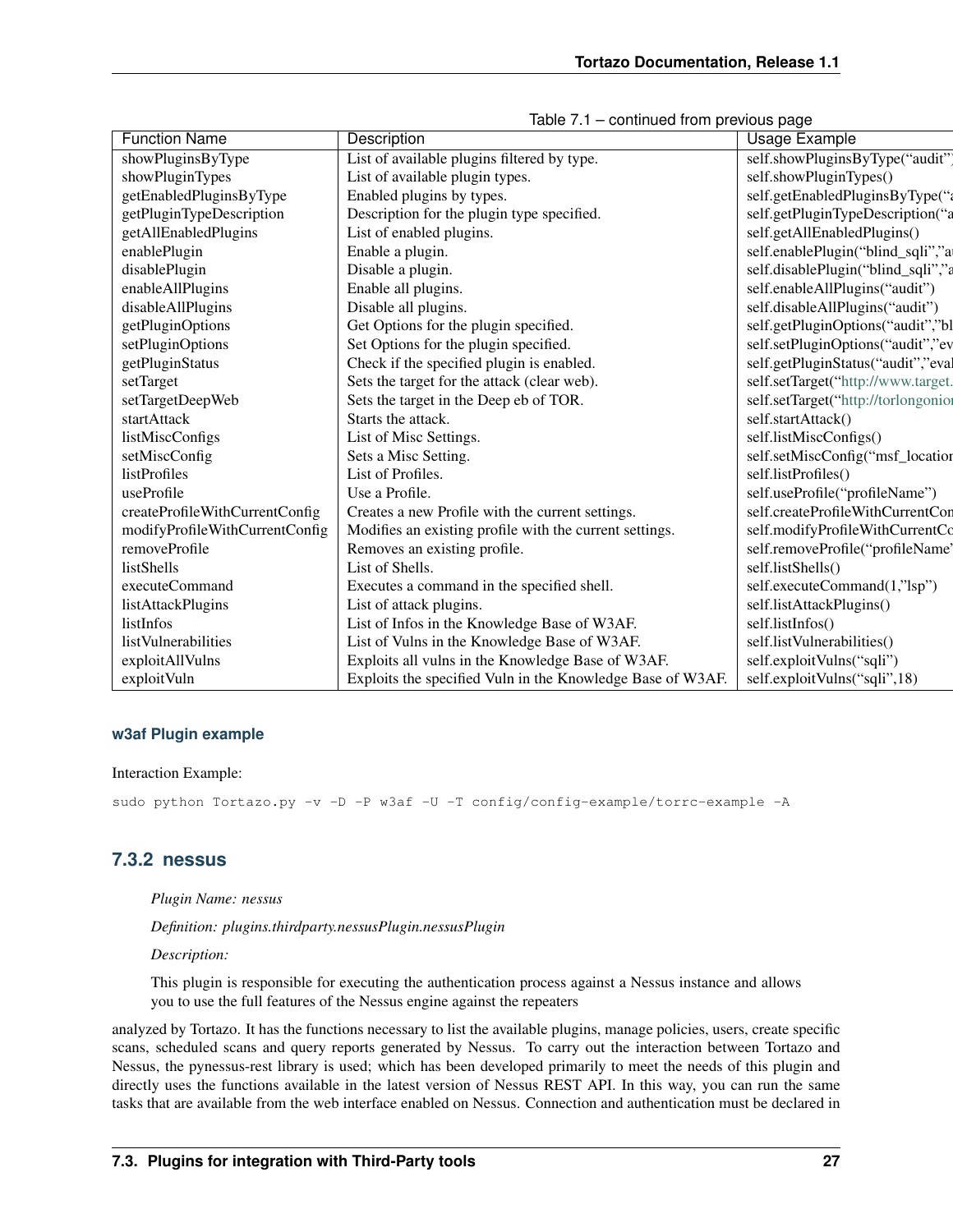the properties file located in <TORTAZO\_DIR>/config.py, which should specify the details for the connection to the server; these details include the address and port of the Nessus server and the credentials required to access. On other hand, if you want overwrite the configuration values without change the properties file, you can use the switch "-A / –plugin-arguments" with the special keywords "nessusHost", "nessusPort", "nessusUser", "nessusPassword".

| <b>Function Name</b>          | Description                                                                                                  |
|-------------------------------|--------------------------------------------------------------------------------------------------------------|
| help                          | Shows the banner help.                                                                                       |
| serverLoad                    | Shows details about the load of the server. Number of opened sessions and memory usage, etc.                 |
| feed                          | Return the Nessus Feed.                                                                                      |
| serverSecureSettingsList      | List of Server Secure Settings.                                                                              |
| serverRegister                | Registers the Nessus server with Tenable Network Security.                                                   |
| serverLoad                    | Server Load and Platform Type.                                                                               |
| serverUuid                    | Server UUID.                                                                                                 |
| userAdd                       | Create a new user. The third parameter defines the user as administrator $(1)$ or regular user $(0)$ .       |
| userEdit                      | Edit the user specified. The third parameter defines the user as administrator $(1)$ or regular user $(0)$ . |
| userDelete                    | Delete the user specified. The third parameter defines the user as administrator $(1)$ or regular user $(0)$ |
| userChpasswd                  | Change the password for the user specified. The third parameter defines the user as administrator (1         |
| usersList                     | List of users.                                                                                               |
| pluginsList                   | List of plugins.                                                                                             |
| pluginAttributesList          | List of plugins attributes for plugin filtering.                                                             |
| pluginDescription             | Returns the entire description of a given plugin.                                                            |
| pluginsAttributesFamilySearch | Filters against the family of plugins.                                                                       |
| pluginsAttributesPluginSearch | Returns the plugins in a family that match a given filter criteria. Check the Nessus documentation to        |
| pluginsMd5                    | List of plugin file names and corresponding MD5 hashes.                                                      |
| policyList                    | List of available policies, policy settings and default values.                                              |
| policyDelete                  | Delete the policy specified.                                                                                 |
| policyCopy                    | Copies an existing policy to a new policy.                                                                   |
| policyDownload                | Download the policy from the server to the local system.                                                     |
| scanAllRelays                 | Create a new scan with all relays loaded.                                                                    |
| scanByRelay                   | Create a new scan with the specified relay.                                                                  |
| scanStop                      | Stops the specified started scan.                                                                            |
|                               |                                                                                                              |
| scanResume                    | Resumes the specified paused scan.                                                                           |
| scanPause                     | Pauses the specified actived scan.                                                                           |
| scanList                      | List of scans.                                                                                               |
| scanTemplateAllRelays         | Create a new scan template (scheduled) with all relays loaded.                                               |
| scanTemplateByRelay           | Create a new scan template (scheduled) with the specified relay.                                             |
| scanTemplateEditAllRelays     | Edit the scan template specified with all relays loaded.                                                     |
| scanTemplateEditByRelay       | Edit the scan template specified with the specified relay.                                                   |
| scanTemplateDelete            | Delete the scan template specified.                                                                          |
| scanTemplateLaunch            | Launch the scan template specified.                                                                          |
| reportList                    | List of available scan reports.                                                                              |
| reportDelete                  | Delete the specified report.                                                                                 |
| reportHosts                   | List of hosts contained in a specified report.                                                               |
| reportPorts                   | List of ports and the number of findings on each port.                                                       |
| reportDetails                 | Details of a scan for a given host.                                                                          |
| reportTags                    | Tags of a scan for a given host.                                                                             |
| reportAttributesList          | List of filter attributes associated with a given report.                                                    |

#### **nessus Plugin example**

Interaction Example: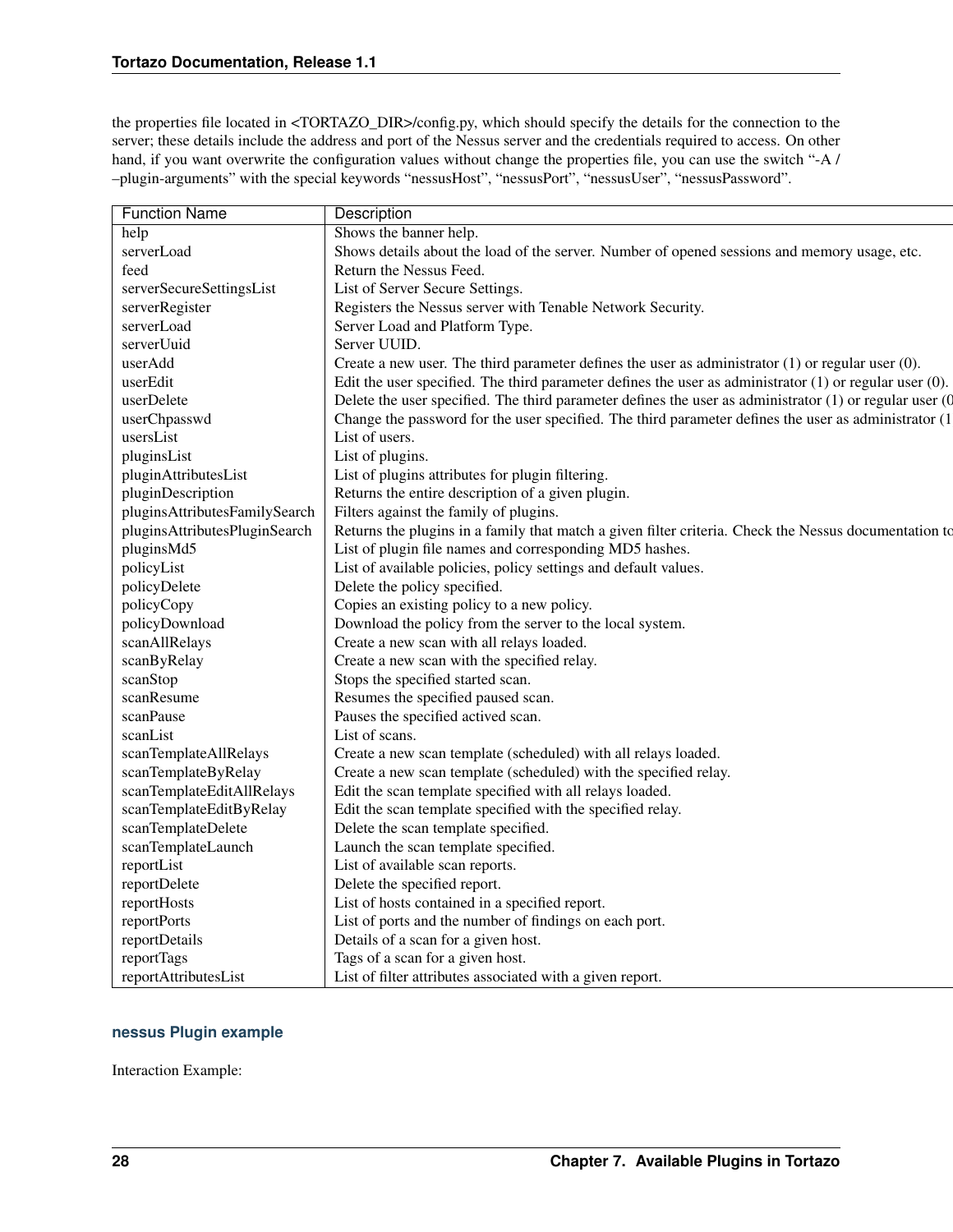sudo python Tortazo.py -v -D -P nessus -U -T config/config-example/torrc-example sudo python Tortazo.py -v -D -P nessus -U -T config/config-example/torrc-example -A nessusHost=192.1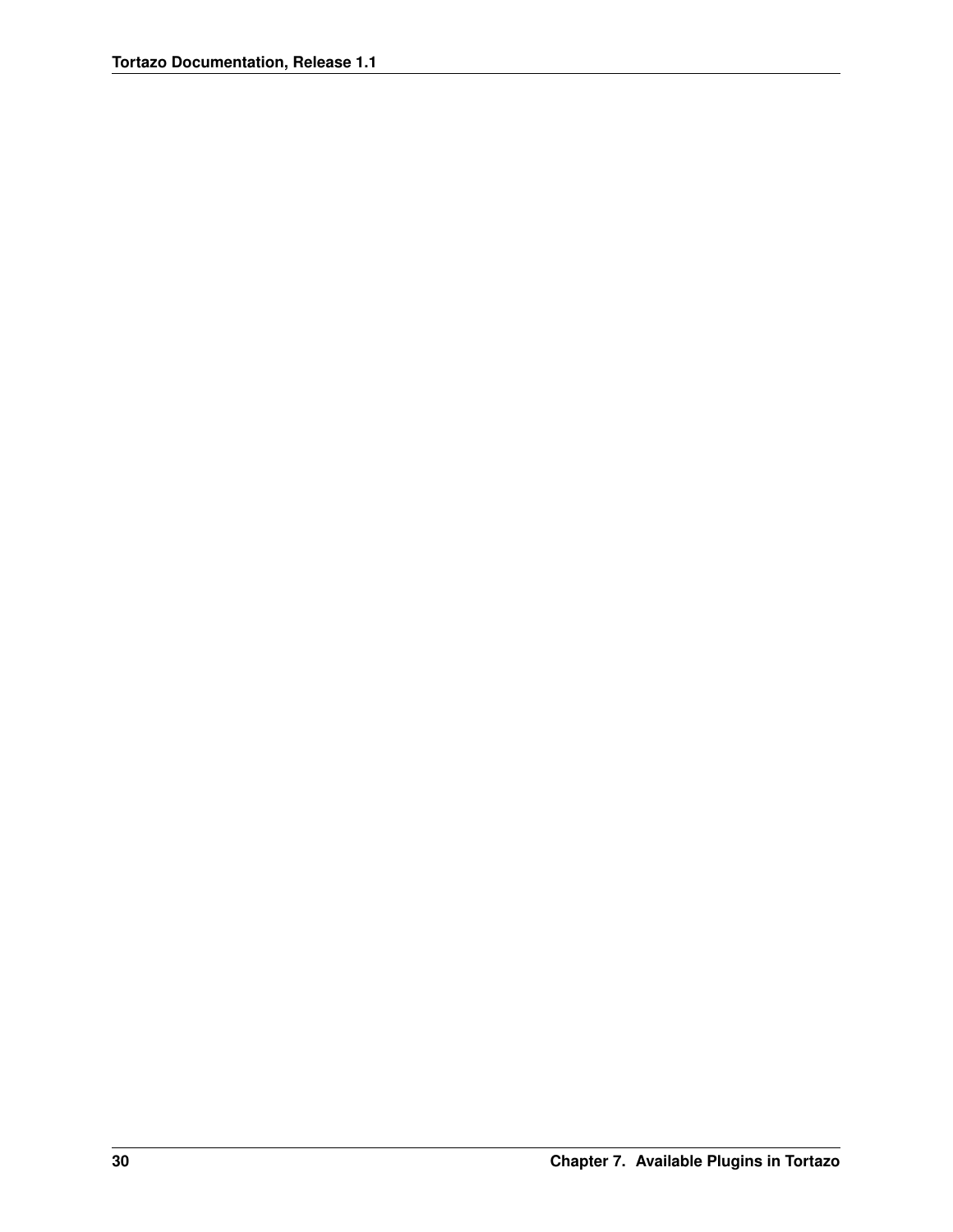## **Plugin Development in Tortazo**

<span id="page-34-0"></span>Develop a plugin in Tortazo is a very simple task, which is composed by the following steps:

1. Create a Python file in <TORTAZO\_DIR>/plugins/<CATEGORY> where category is the root module which better describes the actions of your plugin (attack, bruteforce, enumeration, infogathering, etc.) In <TOR-TAZO\_DIR>/plugins you'll see the module "examples" where you can create your Python file to follow this guide.

2. Open the Python file created in the previous step and creates a new class which will extend from the class "core.tortazo.pluginManagement.BasePlugin.BasePlugin". BasePlugin class defines the elements to integrate Python routines with Tortazo, so every plugin developed in Totazo must be an sub-class of BasePlugin class. Also, you should define a constructor (*\_\_init\_\_*) with the parameter "torNodes" which will be used by Tortazo to inject the dataset of relays loaded in the execution context; as probably already you know, data are the relays found in the current scan performed by Tortazo or database records from previous scan, depends on the switches used. The following script could be a valid example

```
from core.tortazo.pluginManagement.BasePlugin import BasePlugin
```

```
class TestPlugin(BasePlugin):
    def __init__(self, torNodes=[]):
        BasePlugin.__init__(self, torNodes, 'examplePlugin')
        self.setPluginDetails('testPlugin', 'Example of a plugin in Tortazo.', '1.0', 'Adastra: @jdaa
        self.info("[*] examplePlugin Initialized!")
    def __del__(self):
        self.info("[*]testPlugin Destroyed!")
```
Note that you should use the function "setPluginDetails" to define the settings for the plugin (name, description, version and author).

3. Your plugin is almost done. Now you need to register it in Tortazo. Edit the file <TOR-TAZO\_DIR>/pluginsDeployed.py and add your new plugin in the dict structure defined in the script. You need to add the name for your plugin and the class that you've defined in the previous step. For example

```
plugins = {
#OTHER PLUGINS LOADED IN TORTAZO
#Now, the definition of your plugin.
"testingPlugin": plugins.examples.testing.TestPlugin"
}
```
Assuming that you've created the module "testing" inside the module "plugins.examples", the class "TestPlugin" will be loaded in Tortazo when you use the switch "-P / –use-plugin". Execute the following command to check if your plugin can be successfully loaded.: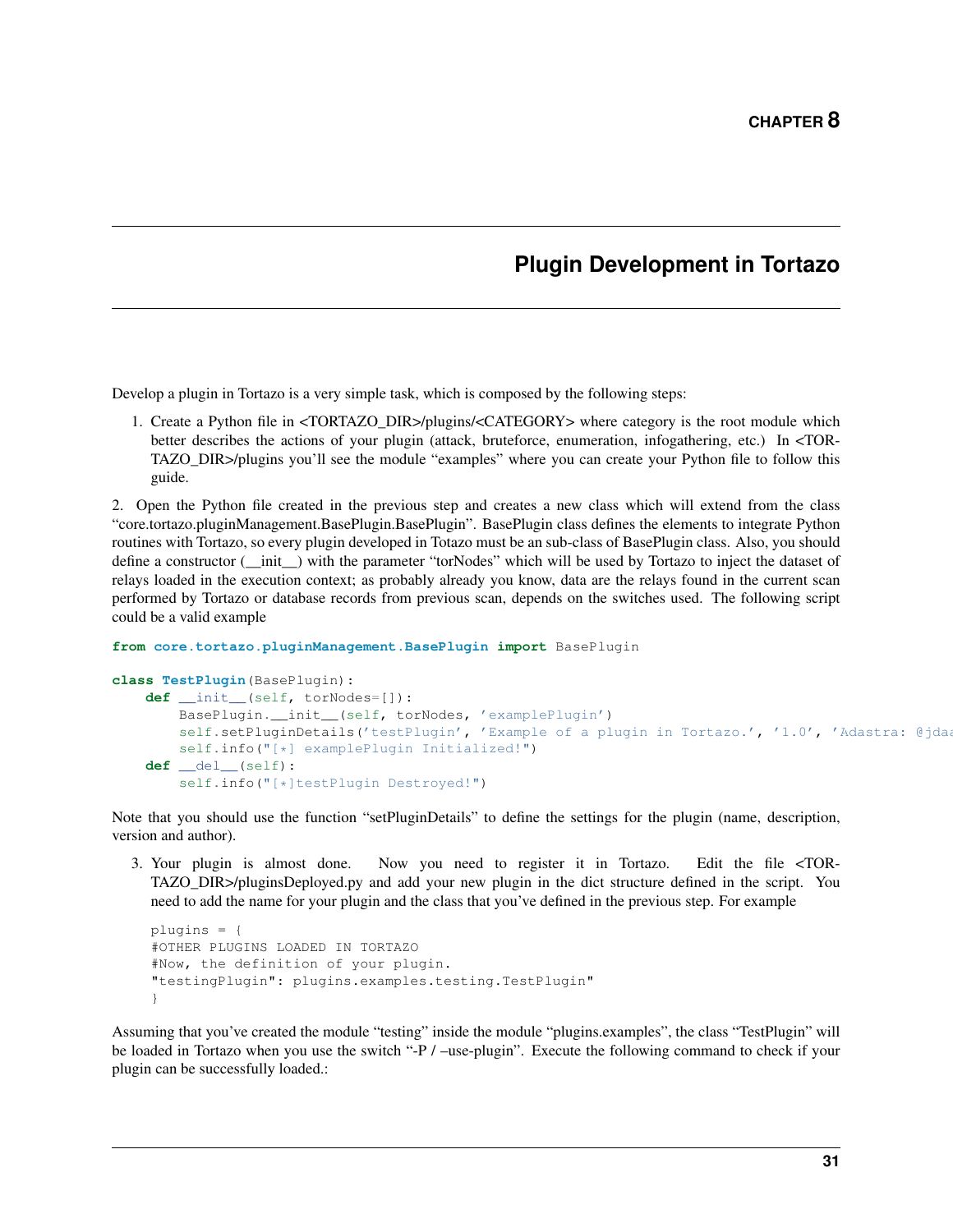python Tortazo.py -v -D -P testingPlugin

If you can see the IPython interpreter loaded, you're done. Your simple plugin is now integrated in Tortazo. Please, note that if your python script has compilation errors, the load process will fail, so you should verify that your program don't have any errors before trying to load it in Tortazo.

## <span id="page-35-0"></span>**8.1 Utilities in Tortazo for Plugin Development.**

When you create a plugin, the functions declared in that plugin will require access to hidden services and TOR relays. You can't access to any hidden service without a connection with TOR and a Socks proxy up and running. The utilities included in Tortazo manages this issues for you and you can create and start your own TOR instance (with a Socks Proxy to browse in the TOR deep web) or indicate to Tortazo that executes an local instance and uses the Socks Proxy settings to connect with any hidden service. The main utility to perform connections to SMB, SSH, HTTP, FTP, and other services in the TOR deep web is the attribute "serviceConnector" defined in the class "BasePlugin". The class "ServiceConnector" includes some functions to performs connections to services in TOR and uses utilities to manage connections like "socat" and "connect-socks". The functions declared in "ServiceConnector" are the following: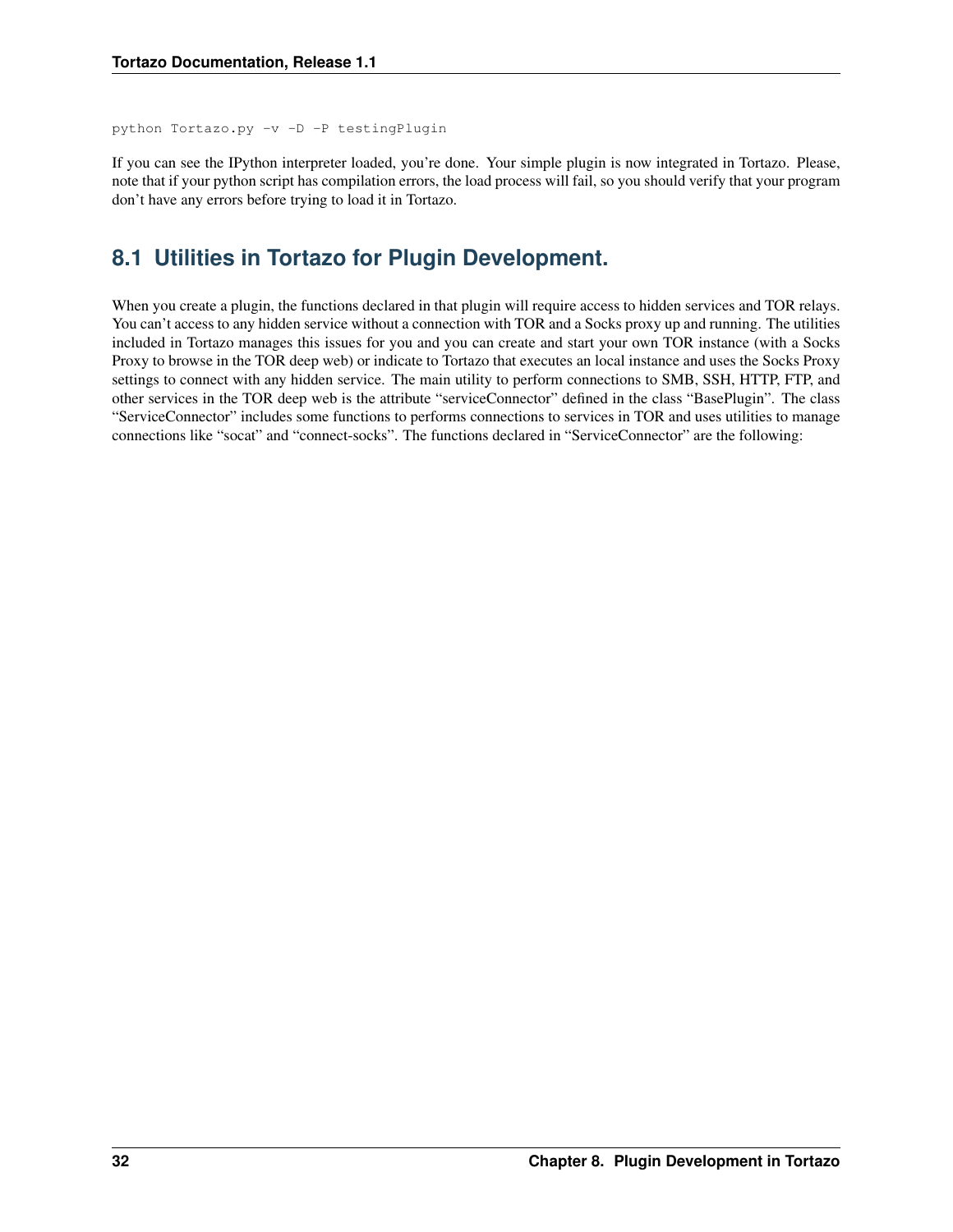| <b>Function Name</b>                              | Description                                                                                                                                               |  |
|---------------------------------------------------|-----------------------------------------------------------------------------------------------------------------------------------------------------------|--|
| startLocalSocatTunnel(self, tcpLis-               | Starts a local socat tunnel using the "TCP4-LISTEN" switch.                                                                                               |  |
| ten, hidden Service Address, hidden Service Port, | The command executed will have the following format:                                                                                                      |  |
| socksPort='9150')                                 | <tortazo_install>/plugins/utils/socat/socat</tortazo_install>                                                                                             |  |
|                                                   | TCP4-LISTEN: <tcp_port>,reuseaddr,fork</tcp_port>                                                                                                         |  |
|                                                   | SOCKS4A:127.0.0.1: <hidden_service_onion_address>:<hidden_service_onion_port< td=""><td></td></hidden_service_onion_port<></hidden_service_onion_address> |  |
|                                                   | &                                                                                                                                                         |  |
| anonymousFTPAccess(self,host, port)               | Tries to perform an FTP anonymous connection in the host and                                                                                              |  |
|                                                   | port specified.                                                                                                                                           |  |
| performFTPConnection(self, host, port, user,      | Tries to perform an FTP connection using the user and password                                                                                            |  |
| passwd)                                           | specified.                                                                                                                                                |  |
| performSSHConnection(self, host, port, user,      | Tries to perform an SSH connection using the user and password                                                                                            |  |
| passwd, brute=False)                              | specified. If the parameter "brute" is True, Tortazo will append                                                                                          |  |
|                                                   | the connection settings to the tortazo_botnet.bot file.                                                                                                   |  |
| performSSHConnectionHiddenService(self,           | Tries to perform an SSH connection using the user and password                                                                                            |  |
| onionService, port, user, passwd)                 | specified against a hidden service.                                                                                                                       |  |
| performSNMPConnection(self, host,                 | Tries to perform an SNMP connection using the community                                                                                                   |  |
| port=161, community='public')                     | name specified.                                                                                                                                           |  |
| performSMBConnection(self,                        | Tries to perform an SMB connection using the user and                                                                                                     |  |
| host='127.0.0.1', port=139, user="",              | password specified. If the connection is successful, lists the                                                                                            |  |
| $passwd="")$                                      | shared resources in the server.                                                                                                                           |  |
| performHTTPAuthConnection(self, url, user,        | Tries to perform an HTTP connection using the user and                                                                                                    |  |
| passwd)                                           | password specified against a protected resource in the server.                                                                                            |  |
|                                                   | This function checks if the resource has Basic or Digest                                                                                                  |  |
|                                                   | authentication.                                                                                                                                           |  |
| performHTTPConnectionHiddenService(self,          | Tries to perform an HTTP connection against a hidden service.                                                                                             |  |
| onionUrl, headers={}, method="GET",               | The caller of the function could specify headers, url parameters                                                                                          |  |
| urlParameters=None, auth=None)                    | and authentication details as needed.                                                                                                                     |  |
| performHTTPConnection(self, siteUrl,              | Tries to perform a HTTP connection against the web site                                                                                                   |  |
| headers, method="GET",                            | specified. The caller of the function could specify headers, url                                                                                          |  |
| urlParameters=None, auth=None)                    | parameters and authentication details as needed.                                                                                                          |  |
| setSocksProxySettings(self, socksHost,            | Sets the socks proxy settings. Host and Port where the TOR                                                                                                |  |
| socksPort)                                        | socks proxy is running.                                                                                                                                   |  |
| setSocksProxy(self)                               | Enable the socks proxy defined by the function                                                                                                            |  |
|                                                   | "setSocksProxySettings" and allows to route every connection                                                                                              |  |
|                                                   | through the TOR socks proxy.                                                                                                                              |  |
| unsetSocksProxy(self)                             | Disable the socks proxy defined by the function                                                                                                           |  |
|                                                   | "setSocksProxySettings" and allows to perform every connection                                                                                            |  |
|                                                   | directly with the service, without using the TOR socks proxy.                                                                                             |  |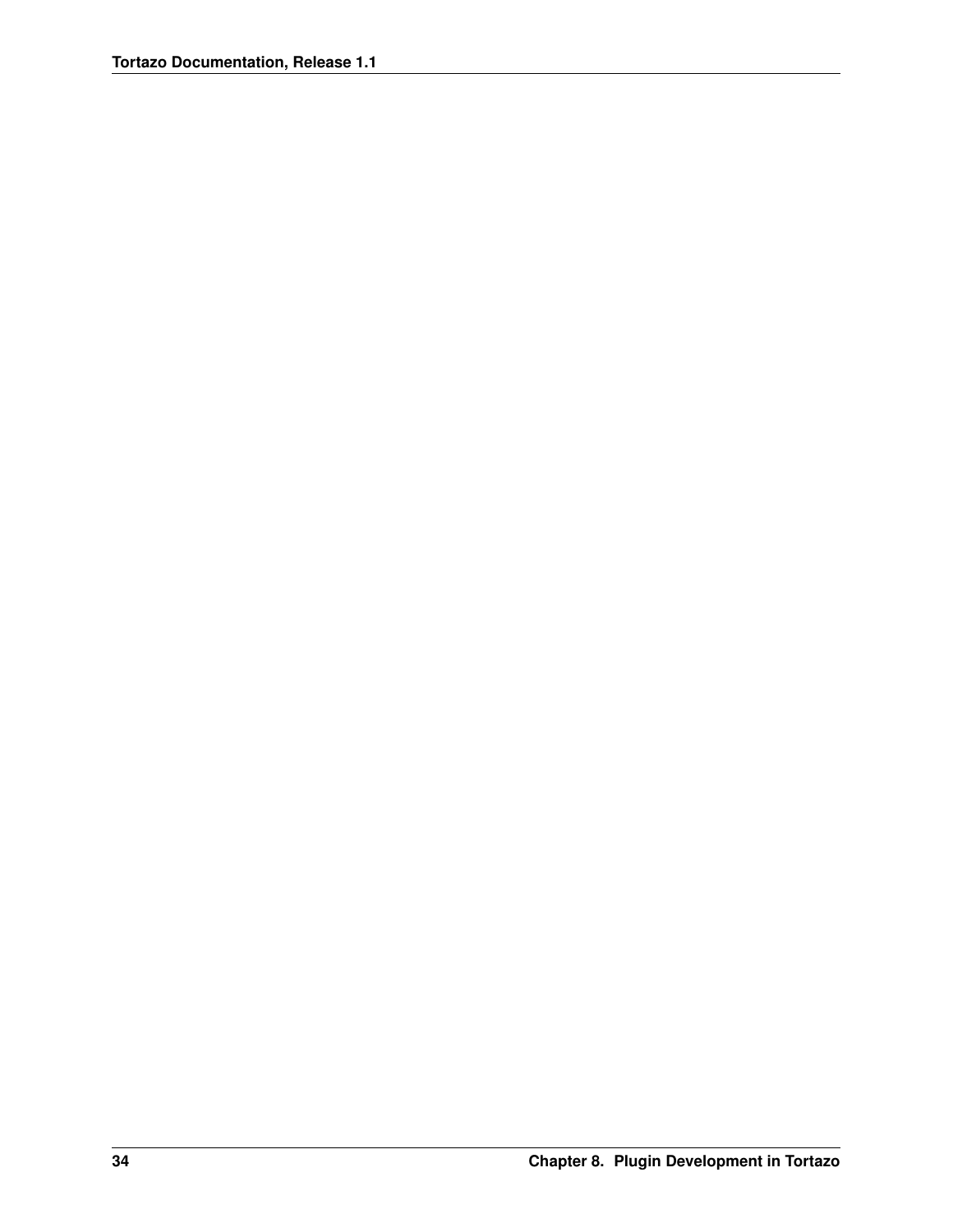## **GENERAL FAQs**

## <span id="page-38-1"></span><span id="page-38-0"></span>**9.1 ¿What is this?**

Please, read the gentle introduction of Tortazo. *[About Tortazo - Gentle Introduction.](#page-6-0)*

## <span id="page-38-2"></span>**9.2 I have problems when I run "Tortazo.py" script.**

Please, check the dependencies and verify that your environment satisfies them.

## <span id="page-38-3"></span>**9.3 ¿This is free?**

Yes, free as the air you breathe. This project is licensed under GNU/GPLv2

## <span id="page-38-4"></span>**9.4 ¿How can I help you?**

Fine! if you want to help, you can:

- read the documentation and improve the documents.
- Find errors
- Test the framework
- Report bugs and if you can, write code.

You can write me an email to debiadastra [at] gmail.com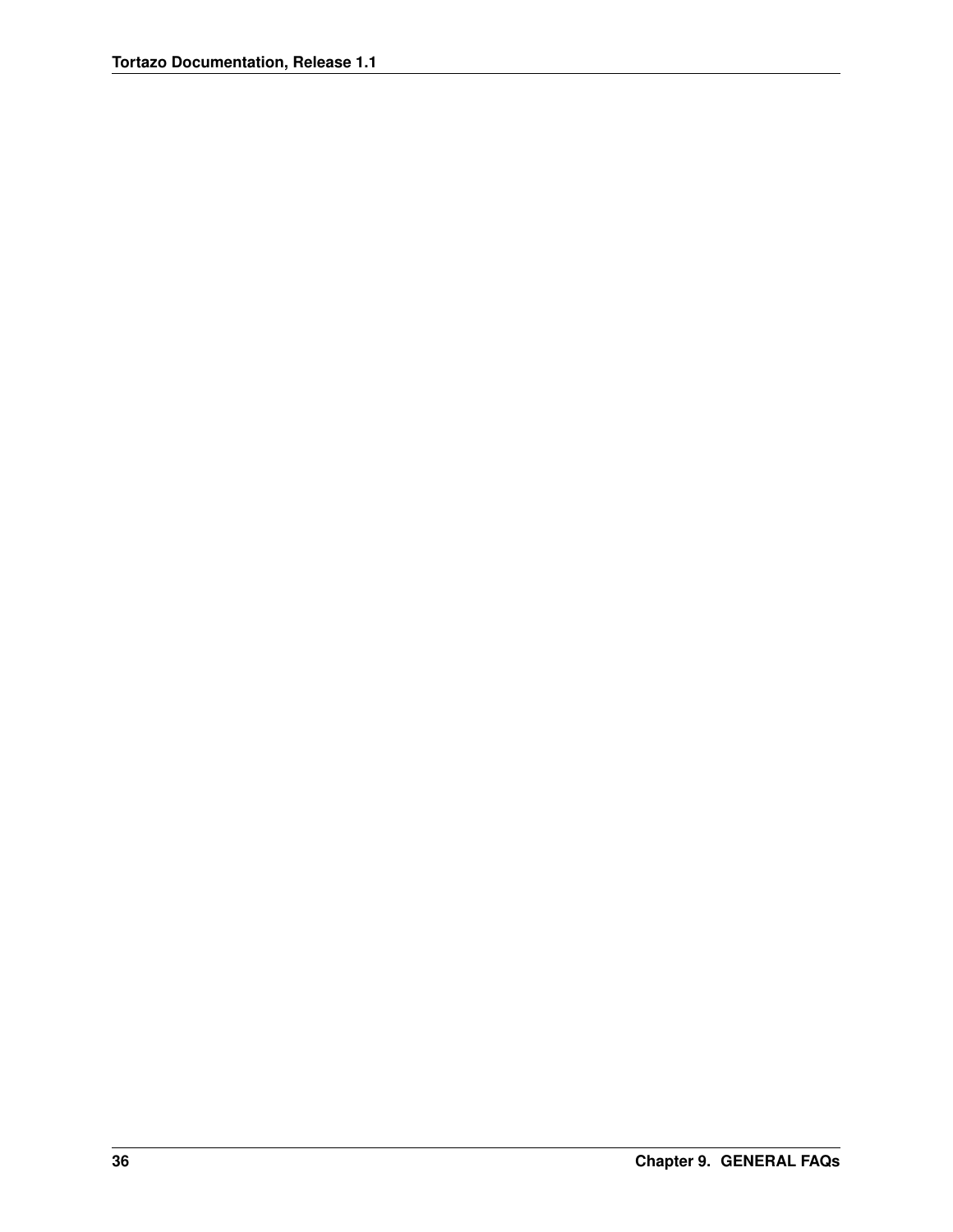## **SPECIFIC FAQs**

## <span id="page-40-1"></span><span id="page-40-0"></span>**10.1 I get "Import Errors" when I run the Tortazo.py script.**

Please, check the dependencies of Tortazo and then proceed to install the Python libraries *[Instalation and Dependen](#page-8-1)[cies](#page-8-1)*.

## <span id="page-40-2"></span>**10.2 I have problems running the onion repository mode and some plugins which perform connections against hidden services in TOR, ¿what am I doing wrong?**

Every connection against the Deep web, must to use a SOCKS proxy to route the traffic through a TOR circuit. To do that, you must start a local instance of TOR and setting the "SocksPort" property in the configuration file "torrc" used to start TOR. On other hand, the default value for that port in Tortazo is "9150" and you can change that value manually editing property "socksPort" in the configuration file "config/config.py" (If you're using the development version, you can't change that value using the executable distributed). Also, if you want to start automatically a new instance of TOR when you're executing Tortazo, just specify the switches -T / -tor-localinstance and -U / -use-localinstance. Check the switches available in Tortazo *[Supported Switches in Tortazo.](#page-20-0)*

## <span id="page-40-3"></span>**10.3 I get an error when try to loading a Plugin**

Check two things: 1. The user that runs the command must read and write over the structure directories where Tortazo runs. Check the permissions of your user. 2. The argument passed to the switch -P / –use-plugin must include a valid plugin registered in the application. To see the modules enabled in Tortazo, check the configuration file "pluginsDeployed.py"

## <span id="page-40-4"></span>**10.4 Oh man, the onion repository mode has been running for the last "n" hours and I don't have any result ¿Am I doing something wrong?**

Well, this could be something normal. Please, check the onion repository documentation *repository-mode-label* Also, you must have a TOR local instance up and running with the SocksPort property enabled.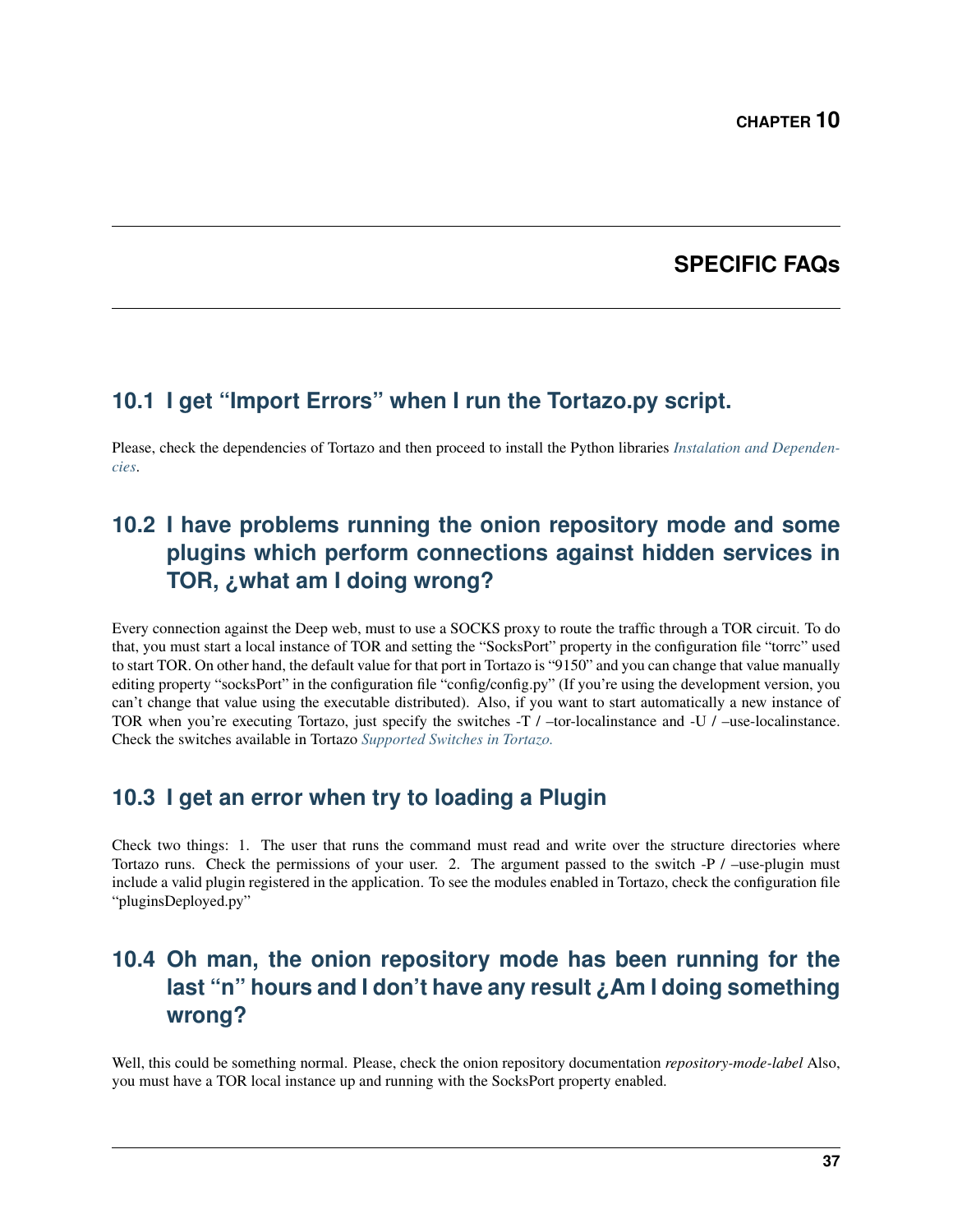## <span id="page-41-0"></span>**10.5 When I run some functions of the plugins "crawler" or "hiddenService" twice, I get the error "ReactorNotRestartable".**

The crawler plugin uses Scrapy Framework [\(http://scrapy.org/\)](http://scrapy.org/) which uses Twisted for every connection and network process. Twisted have an element called "reactor" which is designed to not be "restartable", so if you run the function "crawlOnionWebSite" from the crawler plugin twice, you'll get that error. You should exit from the plugin interpreter and run the plugin again.

## <span id="page-41-1"></span>**10.6 I'm trying to use shodan to gather information about the relays found, but I get errors**

To use Shodan, you'll need a valid Shodan Key, which you can get if created a new Shodan account. <http://www.shodanhq.com/> Also, the shodan key must be included in a plain-text file (in just one line) and use the switch -k / -shodan-key If you use the Shodan plugin available, you'll have another extended options to perform searches against shodan. *[Supported Switches in Tortazo.](#page-20-0)*

## <span id="page-41-2"></span>**10.7 I get an strange error... ¿What can I do?**

Well, your question is very ambiguous, don't you think? If after read the documentation *[Getting Started](#page-8-0)* and read this FAQ. If you can not solve it, please contact me.